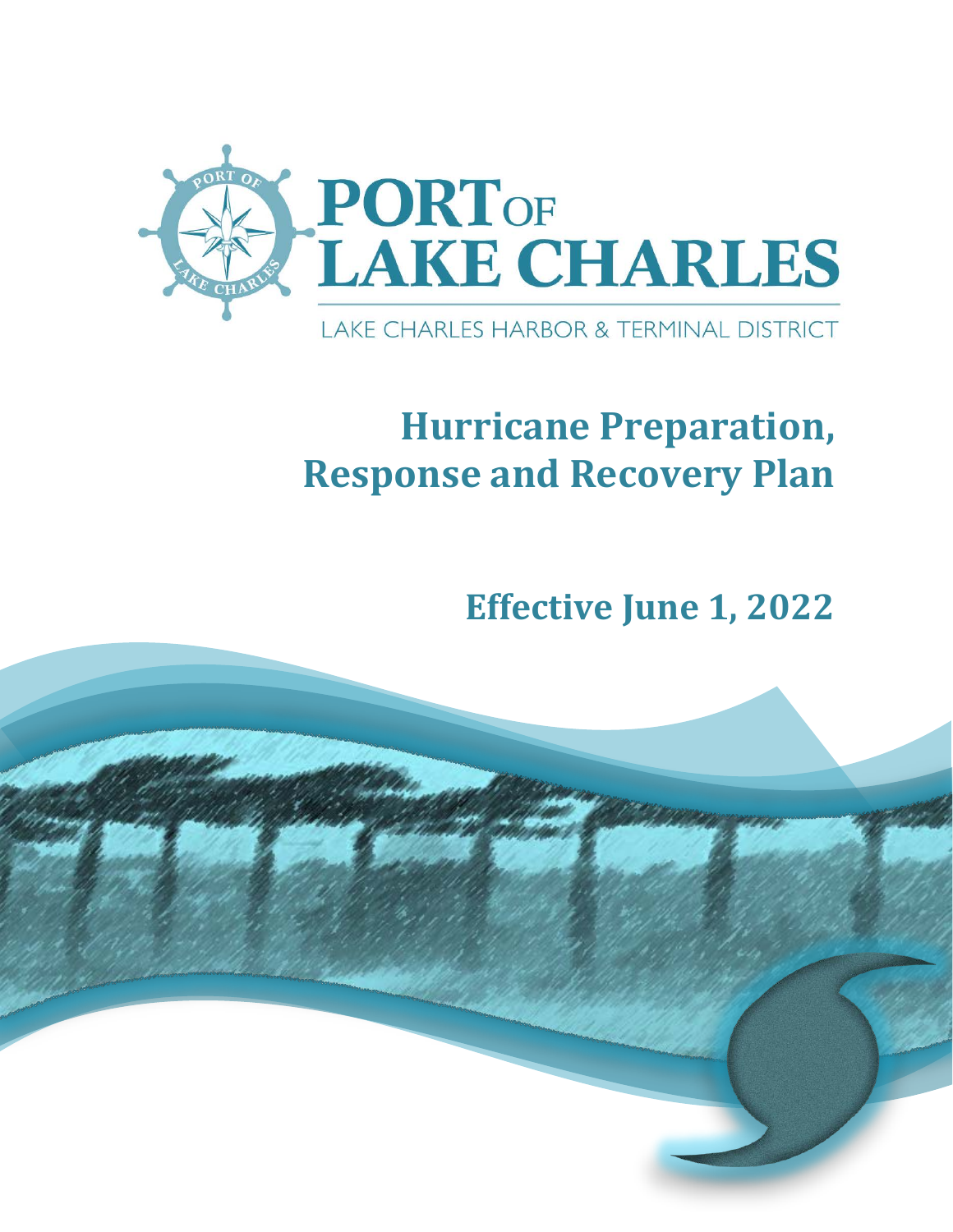## **LAKE CHARLES HARBOR AND TERMINAL DISTRICT**

**HURRICANE PLAN JUNE 1, 2022** 

| EMERGENCY CONTACT INFORMATION  17 |  |
|-----------------------------------|--|
|                                   |  |
|                                   |  |
|                                   |  |
|                                   |  |
|                                   |  |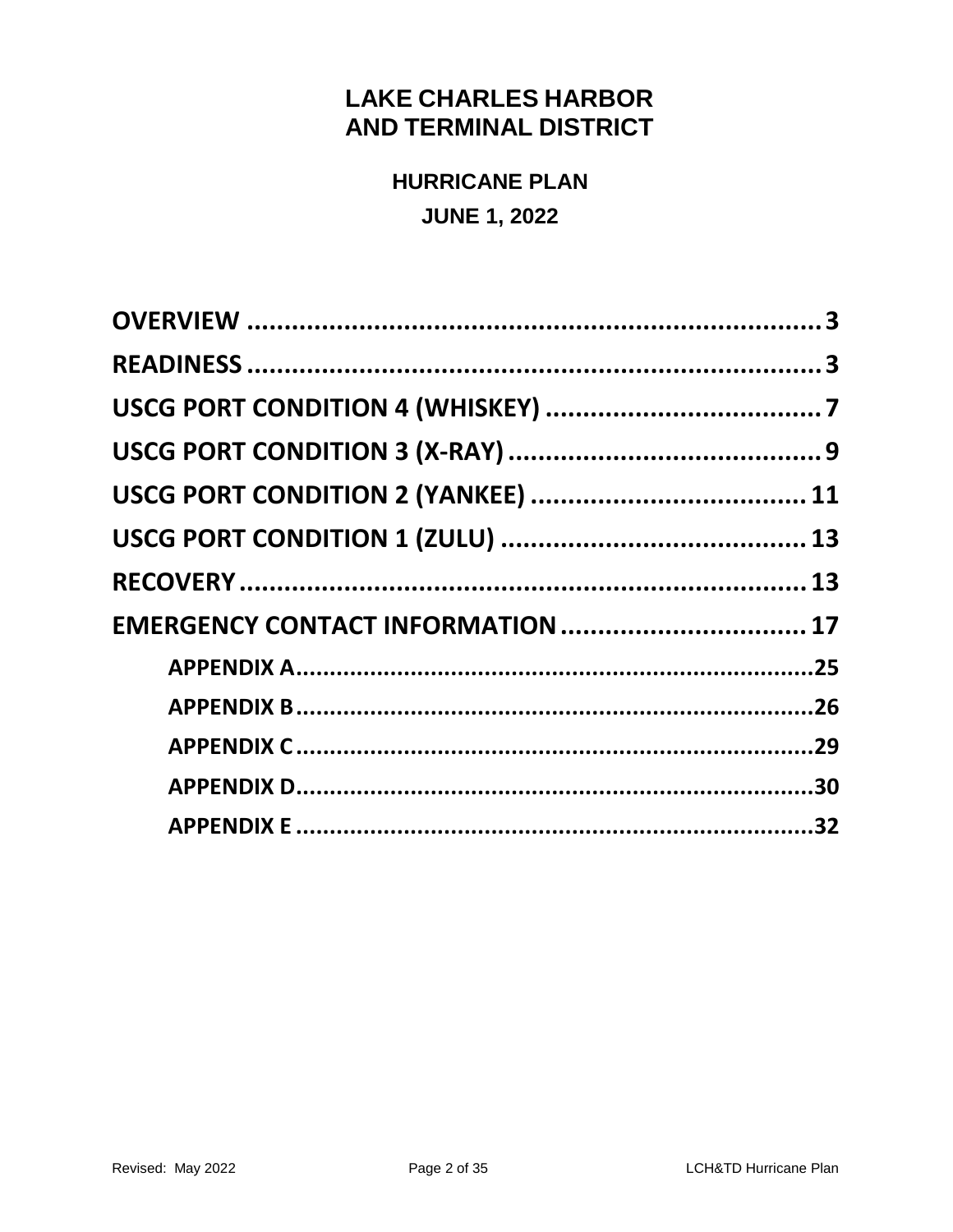Lake Charles Harbor and Terminal District

## HURRICANE PLAN

## <span id="page-2-0"></span>**OVERVIEW**

The location of the Lake Charles Harbor and Terminal District (Port of Lake Charles, Louisiana), near the Gulf of Mexico, subjects the Port to hurricanes, flooding and tornadoes. Hurricanes, typically occur June through November and pose severe threats to port facilities. The Port and its tenants must prepare and respond appropriately. The intent of this Hurricane Plan is to establish basic procedures and assign annual planning and action responsibilities for securing Port facilities prior to an emergency and for assessment of damage and restoration of normal operations. This plan may also serve as a recovery guide in the wake of other natural disasters or emergencies. The specific execution of the plan will be at the discretion of the Executive Director given the circumstances of the natural disaster or emergency impacting the Port.

## <span id="page-2-1"></span>**READINESS**

The Port of Lake Charles will maintain normal readiness status throughout the hurricane season (June through November) unless the readiness condition is elevated.

#### **When a storm enters the Gulf, each Director will review his/her readiness responsibilities to insure the Port is ready to face the storm.**

- 1. **The normal readiness condition will generally consist of:** Preparing to secure Port facilities including continually monitoring housekeeping of staff and tenants to minimize missile hazards of unsecured equipment, items and gear "adrift."
- 2. Monitoring weather forecasts and storm development.
- 3. Preparing for personnel protection and reasonable comfort during the emergency and undertaking resumption of Port activity after a disaster.
- 4. Preparing to assess the extent of damage.
- 5. Preparing to make immediate repairs to restore basic utilities for the Port and its tenants and to restore operations.
- 6. Preparing to document insurance claims and requirements for necessary rehabilitation of damaged facilities.
- 7. Planning through outreach efforts to prepare for the hurricane season, respond to specific threats, recover promptly, and to continue Port organization in an emergency.

In order to accomplish these goals, certain specific actions are assigned to Port staff as follows: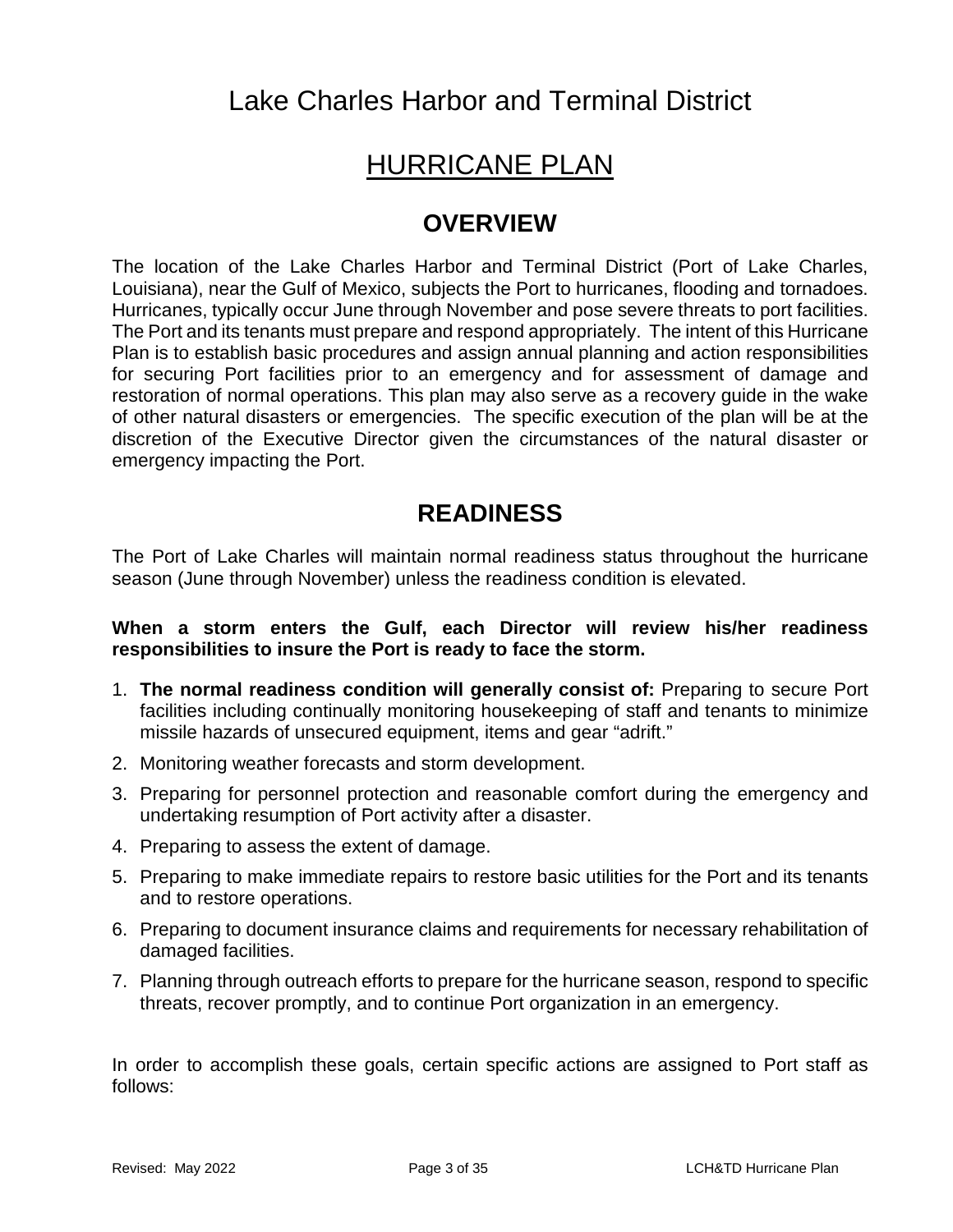#### **Executive Director**

- 1. Review emergency funding powers.
- 2. Ensure staff reviews and has appropriately updated the current plan. Amend the plan as may be necessary.
- 3. Encourage development of updated checklists and equipment inspection lists to supplement this plan as may be necessary.
- 4. Cause representation at annual community pre-hurricane season planning meetings and encourage attendance of Port tenants and labor providers.
- 5. Keep in contact with local Office of Emergency Preparedness.
- 6. Notify all Port tenants in writing of the start of the hurricane season and cause inspections of facilities and review of plans to secure Port facilities and to minimize damage.
- 7. Plan to enable evacuations as necessary and as recommended by local authorities.
- 8. Ensure arrangements for remotely managing Port reconstitution efforts.

#### **Director of Administration and Finance**

- 1. Maintain and safeguard a complete video file of all Port owned or leased facilities ensuring that it is updated annually prior to June 1.
- 2. With support of the General Counsel review liaison with federal, state and local agencies to determine the extent of planning and post-disaster assistance available.
- 3. Conduct an annual review of Port insurance adequacy.
- 4. Ensure alternate email servers or systems are ready if necessary to ensure email continuity if the primary server is expected to become storm affected.
- 5. Plan to back up data and email systems and to maintain those systems as long as possible through storm onslaught.
- 6. Provide re-entry ID or use the security ID card system to identify critical employees to authorize necessary travel and to negotiate curfews. Re-entry ID should be consistent with the requirements of the State's re-entry plan promulgated by the State Police.
- 7. Update phone lists including known cell phones for all employees. Establish lists of essential staff, release and recall priorities. Provide hurricane related updates via the Port's text message system and encourage all staff to routinely monitor available information.
- 8. Re-supply food and water to support critical staff, typically HPD, (the number and expected duration of their isolated stay to be determined at the time) that is expected to weather the storm. Order military-style meals ready to eat (MREs) and other nonperishable food, including breakfast, and medical supplies as needed.
- 9. Fill, seal and store potable water in safe areas (at least 148 gallons).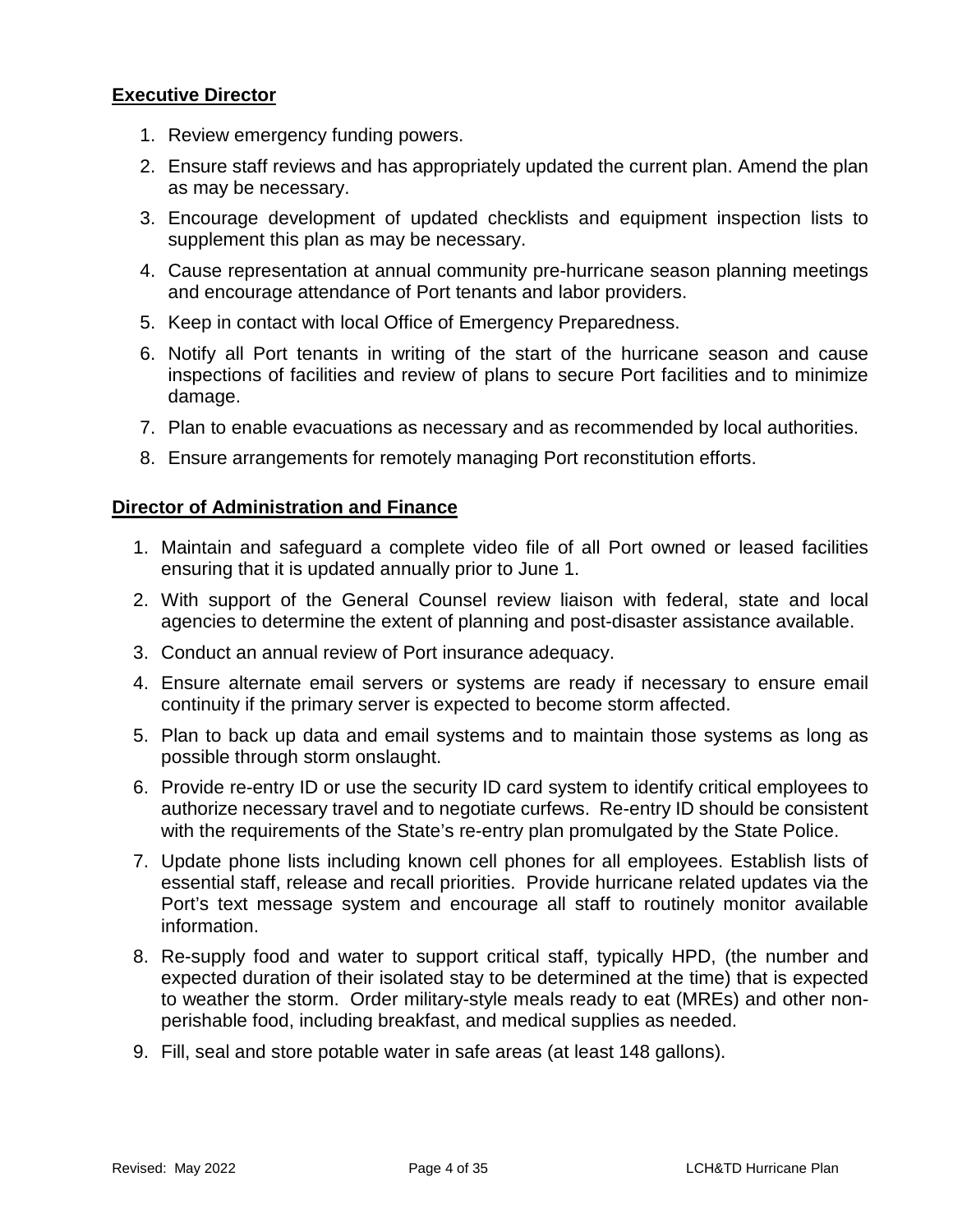#### **Director of Navigation**

- 1. Ensure that a thorough review of the Hurricane Plan is made at least annually and that a critique is conducted subsequent to each storm event impacting the District.
- 2. Plan to reserve mooring space for certain vessels taking refuge at District-operated facilities to make immediately available the pilot boats and harbor tugs.
- 3. Encourage the Lake Charles Pilots and/or the CRWHSC Navigation & Infrastructure Subcommittee to provide the USCG with a listing of minimally essential aids to navigation for preplanning recovery efforts.
- 4. Arrange for a NOAA survey boat to be immediately available after the storm passes in order to begin work on clearing the channel.

#### **Director of Engineering, Maintenance & Development**

- 1. Inventory, service and test all equipment.
- 2. Test all generators (and auto transfer switch) at all critical offices, buildings and infrastructure (fuel & water).
- 3. Conduct necessary safety and operational training.
- 4. Ensure tenants and employees control the presence of "adrift" materials throughout Port properties.
- 5. Confirm availability of emergency power.
- 6. Inspect and repair, as necessary, all tie-down gear for Port equipment.
- 7. Ensure all conveyor covers are secure.
- 8. Pre-arranging contracts for conducting storm damage surveys.
- 9. Ensure arrangements for contractors to be available for emergency services on a contingency basis.
- 10.Ensure arrangements for debris and remediation contractor to be available for emergency services on a contingency basis.
- 11.Ensure arrangements for consultants to perform post storm side scan sonar and bathymetry surveys.
- 12.Confirm inventory of cross ties and rail road ballast onsite and order additional as necessary to ensure sufficient supply for hurricane repairs.
- 13.Plan to pre-stage emergency equipment and four-wheel drive vehicles away from impact area. Ensure key availability and control.
- 14.Maintain gasoline, propane and diesel fuel levels in vehicles and storage tanks at or greater than 50% during hurricane season.
- 15.Establish employee work priorities by revising duty lists as may be necessary.
- 16.Identify and maintain lists of communication contacts for essential personnel, including Port staff, labor leadership and tenants, who would be expected to be present during hurricane onslaught.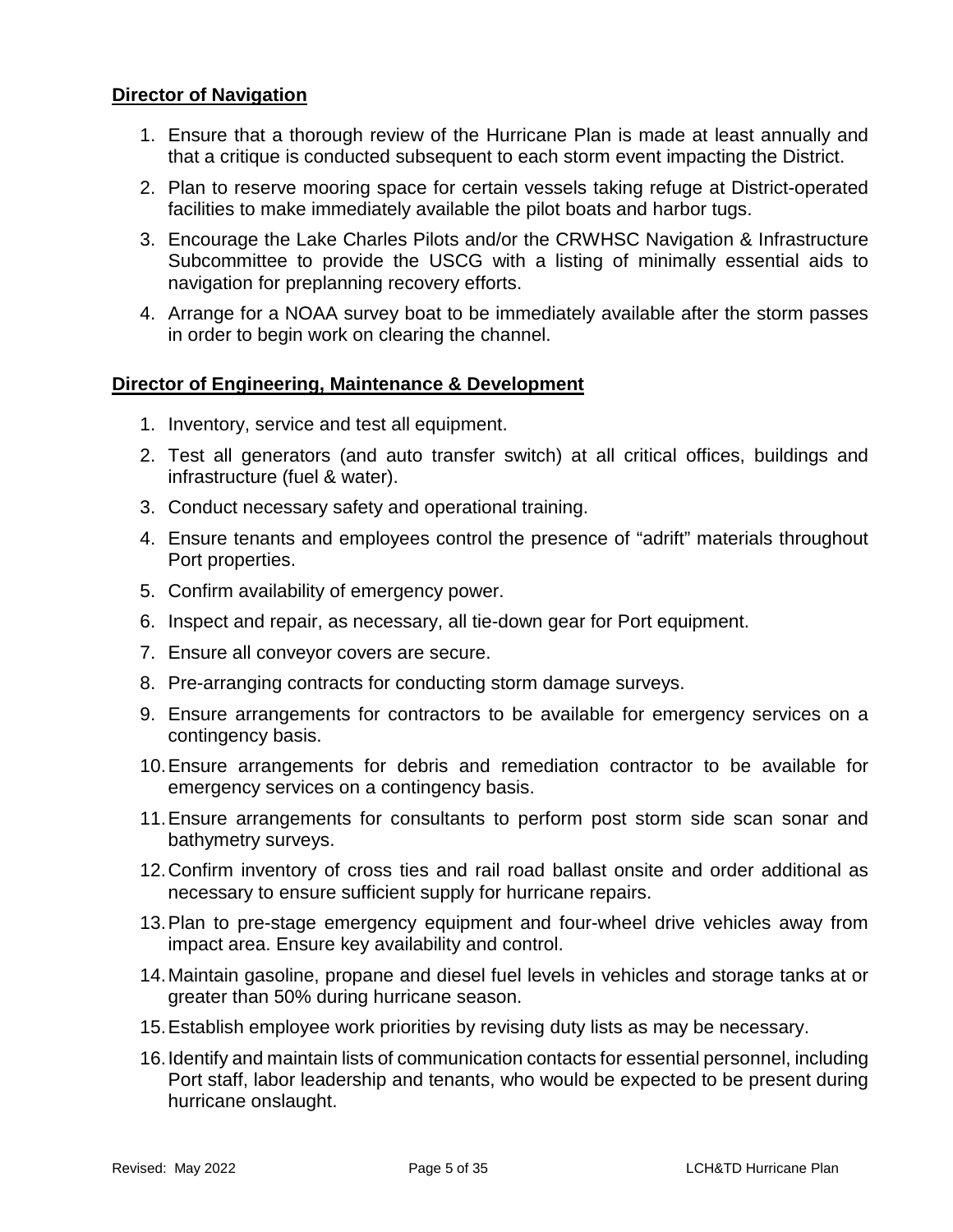#### **Director of Operations**

- 1. Establish employee work priorities by revising duty lists as may be necessary.
- 2. Identify and maintain lists of communication contacts for essential personnel including selected Port staff, labor leadership, and tenants.
- 3. Ensure that operations-essential emergency communications equipment is checked and maintained in a ready condition.
- 4. Review mutual-support plans and plan coordination with Port Rail, customers, stevedores, and tenants.
- 5. Provide necessary support for personnel responsible for maintaining District–operated properties reasonably free of missile hazards.
- 6. Check supplies of materials/equipment necessary to perform all planned tasks.
- 7. Work with the Director of Navigation to reserve mooring space for certain vessels taking refuge at District-operated facilities to make pilot boats and harbor tugs immediately available with no vessels moored outboard of those essential vessels and to moor similar vessels together with lighter vessels moored outboard.
- 8. Maintain a running up-to-date cargo and rail car inventory, insuring a hard copy of the inventory can be made at any time. The inventory should identify the supplier, cargo, quantity and location.

#### **Safety and Security Manager**

- 1. Ensure the Harbor Police force maintains satellite phone service and emergency radio communications equipment for use of the Harbor Police force and all critical staff. Establish radio frequencies for sharing security, operations and intelligence information at all staffed District properties.
- 2. Ensure that Harbor Police maintains and safeguards current sets of keys to all locked spaces within District premises.
- 3. Ensure that all appropriate personnel have training in the use of defibrillators.
- 4. Ensure sufficient copies of Emergency Berth Applications are at the ready.
- 5. Inventory emergency supply container.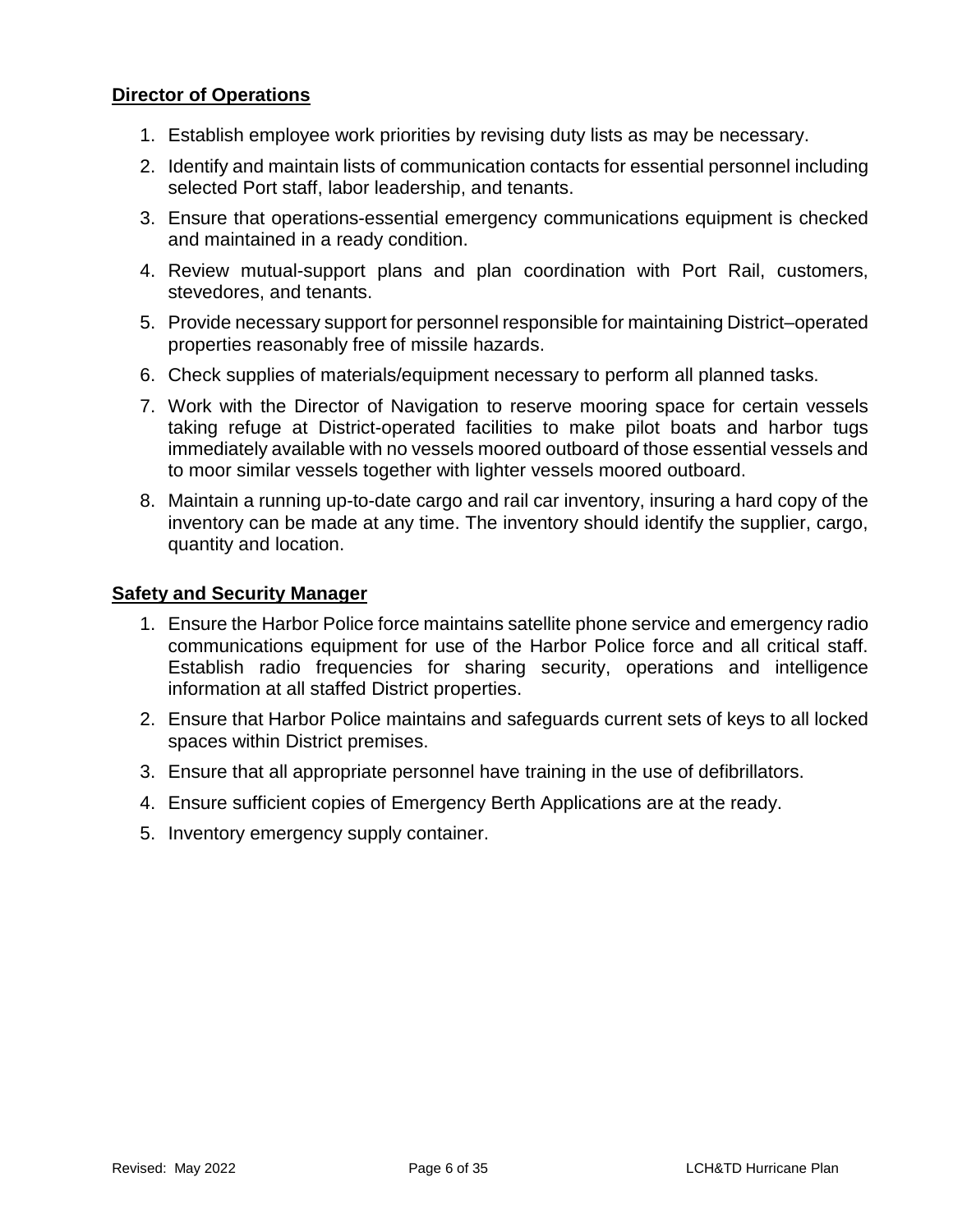## <span id="page-6-0"></span>**USCG Port Condition 4 (WHISKEY)** *Set when tropical storm force winds are expected within 72 hours*

#### **Executive Director**

- 1. Ensure notification of all port tenants, customers, labor and District personnel that a Hurricane Watch is in effect.
- 2. Call a meeting of senior staff and critical entities to review the status of Hurricane Readiness preparations and Hurricane Watch assignments.
- 3. Notify evacuating employees, customers and associates of contact methods and requirements.
- 4. Insure reentry authorizations are issued by the Director of Administration.

#### **Director of Navigation**

- 1. Monitor anticipated vessel arrivals and sailings to ensure compliance with any established Calcasieu River Waterway Harbor Safety Committee policies and procedures. If feasible, vessels should complete cargo operations and be encouraged to sail at least 60 hours before the storm event is expected to impact the port area.
- 2. Monitor, post, and share weather forecasts and projected storm track projections.
- 3. Notify agents and pilots that vessels with Estimated Times of Arrival (ETA) of less than 72 hours prior to predict tropical storm force winds should not attempt entry without special arrangements.
- 4. Notify all vessels and agents and request vessel plans of action.
- 5. Coordinate with the Lake Charles Pilots, Inc. and U.S. Coast Guard to set a scheduled deadline for feasible vessel sailings.
- 6. Arrange with owners or agents to have all barges, tugs and small craft removed to a safe haven. Furnish those remaining at Port terminals guidance applicable to occupying berths during heavy weather. (Appendix D)
- 7. In cooperation with the US Coast Guard, cause relocation of vessels moored in the upper reaches (in Lake Charles, the lake itself) which could threaten the I-10 and railroad bridges.
- 8. Discourage large vessels from seeking refuge above the railroad bridge.
- 9. Consider restricting the channel to outbound traffic.
- 10.Maintain liaison with US Army Corps of Engineers, US Coast Guard and other storm response teams through conference calls.
- 11.Reserve Dock 8 as safe harbor for first response vessels.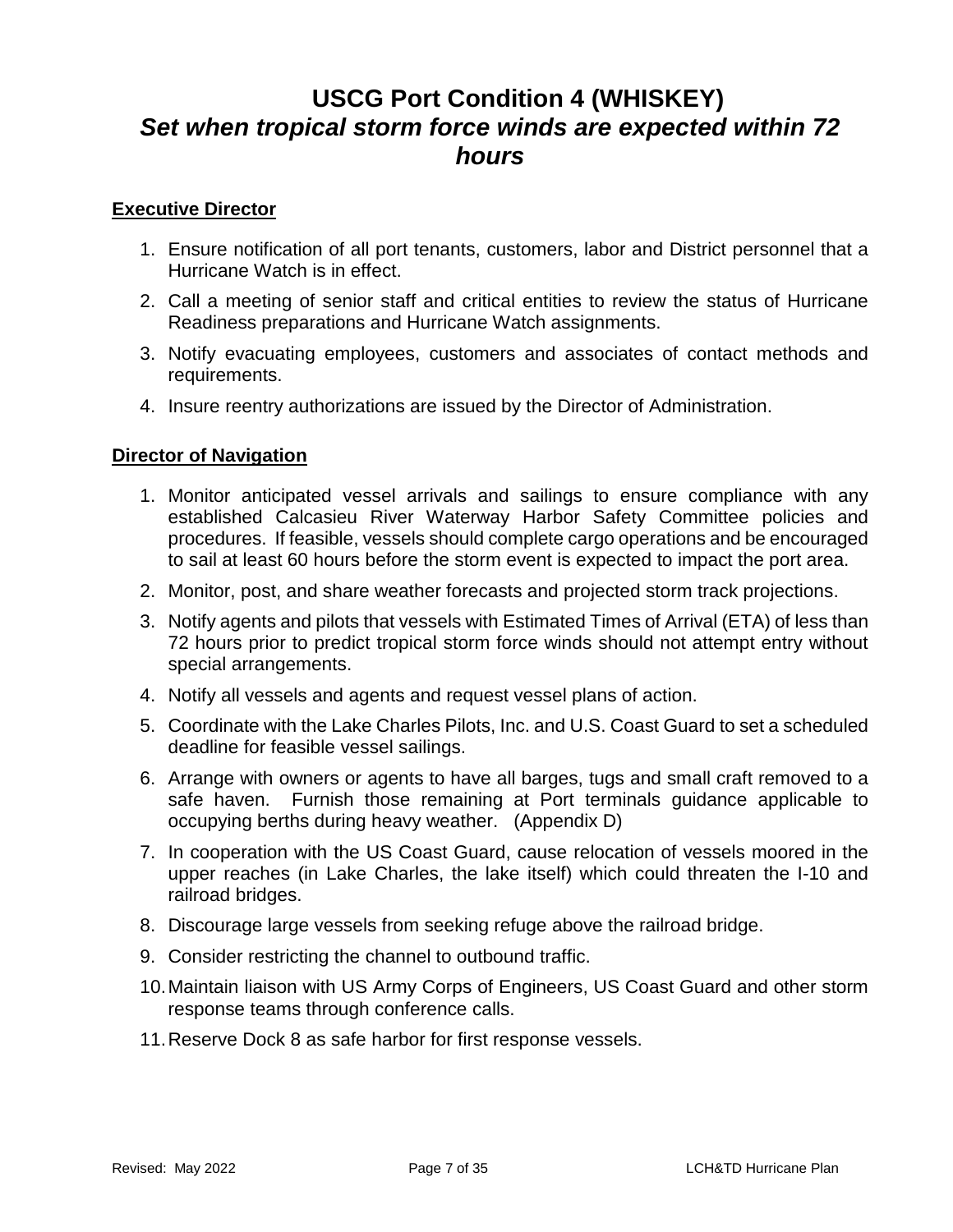#### **Director of Engineering, Maintenance and Development**

- 1. Inspect all areas of the Port.
- 2. Assure effective compliance with elevated conditions of preparedness
- 3. Report non-compliance to appropriate staff to initiate corrective action.
- 4. Fill all District vehicles with fuel and top off all bulk fuel tanks.
- 5. Fill all elevated water tanks and isolate Water Tower #2.
- 6. Secure and adequately sandbag the inside of doors at sheds and warehouses where needed to protect cargo.
- 7. Raise and secure roll-up doors on empty warehouses and transit sheds.

#### **Director of Operations**

1. Communicate with tenants and stevedores to assure they are in compliance with the Port's Hurricane Plan.

#### **Safety and Security Manager**

- 1. Draft schedule and notify security/police personnel staying on-site during hurricane event and in recovery phase after passing of hurricane.
- 2. Assign duties to security/police personnel for Safe Harbor Operations.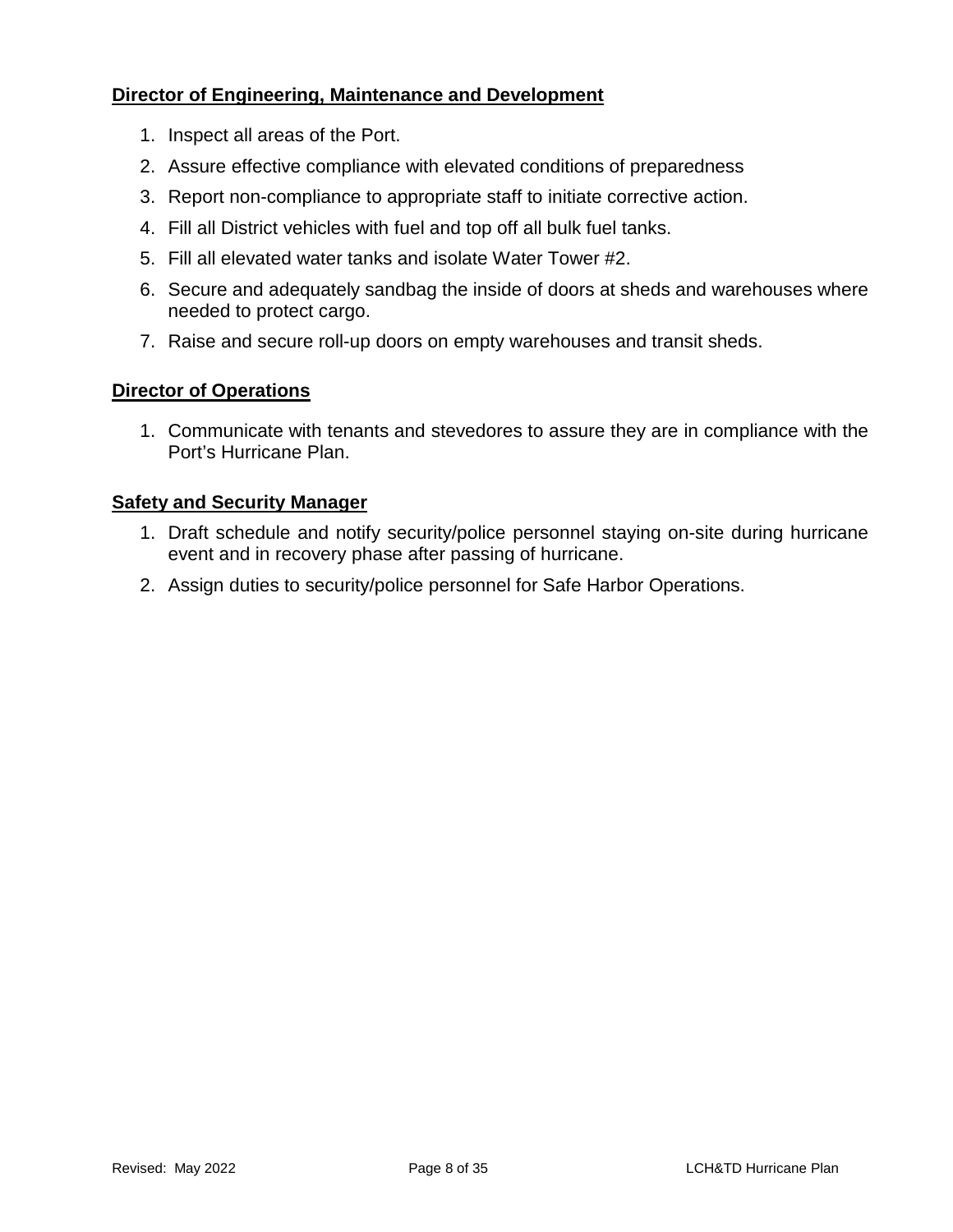## <span id="page-8-0"></span>**USCG Port Condition 3 (X-RAY)** *Set when tropical storm force winds are expected within 48 hours*

#### **Executive Director**

- 1. Ensure notification of all Port tenants, users, and all Port employees by most expeditious means that a hurricane warning is in effect and that cargo handling operations should cease when directed.
- 2. Cause inspections of all areas and make final preparations for hurricane force winds.
- 3. Evacuate selected Port personnel when and as appropriate.

#### **Director of Administration and Finance**

- 1. Take appropriate measures to protect all District records and equipment.
- 2. At the discretion of the Executive Director, arrange for controlled access to emergency funds, including arrangements for using a remote financial institution.

\*Note: With a projected landfall of a hurricane, personnel may be ordered by the Executive Director to evacuate.

#### **Director of Navigation**

- 1. Prohibit vessels from taking refuge in the Industrial Canal turning basin.
- 2. Maintain liaison with US Army Corps of Engineers, US Coast Guard and other storm response teams through conference calls.

#### **Director of Engineering, Maintenance and Development**

- 1. Restrict water system availabilities to emergency use only.
- 2. Secure Power in the warehouses and other unoccupied buildings.
- 3. Set water hours 0800 to 1000; 1300 to 1400 and 1700 to 1800.
- 4. Restrict "hot work" when water is turned off.
- 5. Place all emergency tools and equipment in trucks and move to secure areas as agreed to in the hurricane preparation meeting(s).
- 6. Move the remainder of the District's over-the-road equipment to a safe haven as decided by senior staff depending on the track of the oncoming storm.
- 7. Manager to inspect gantries, cranes, and like equipment tie-downs to ensure fully secure per required procedures.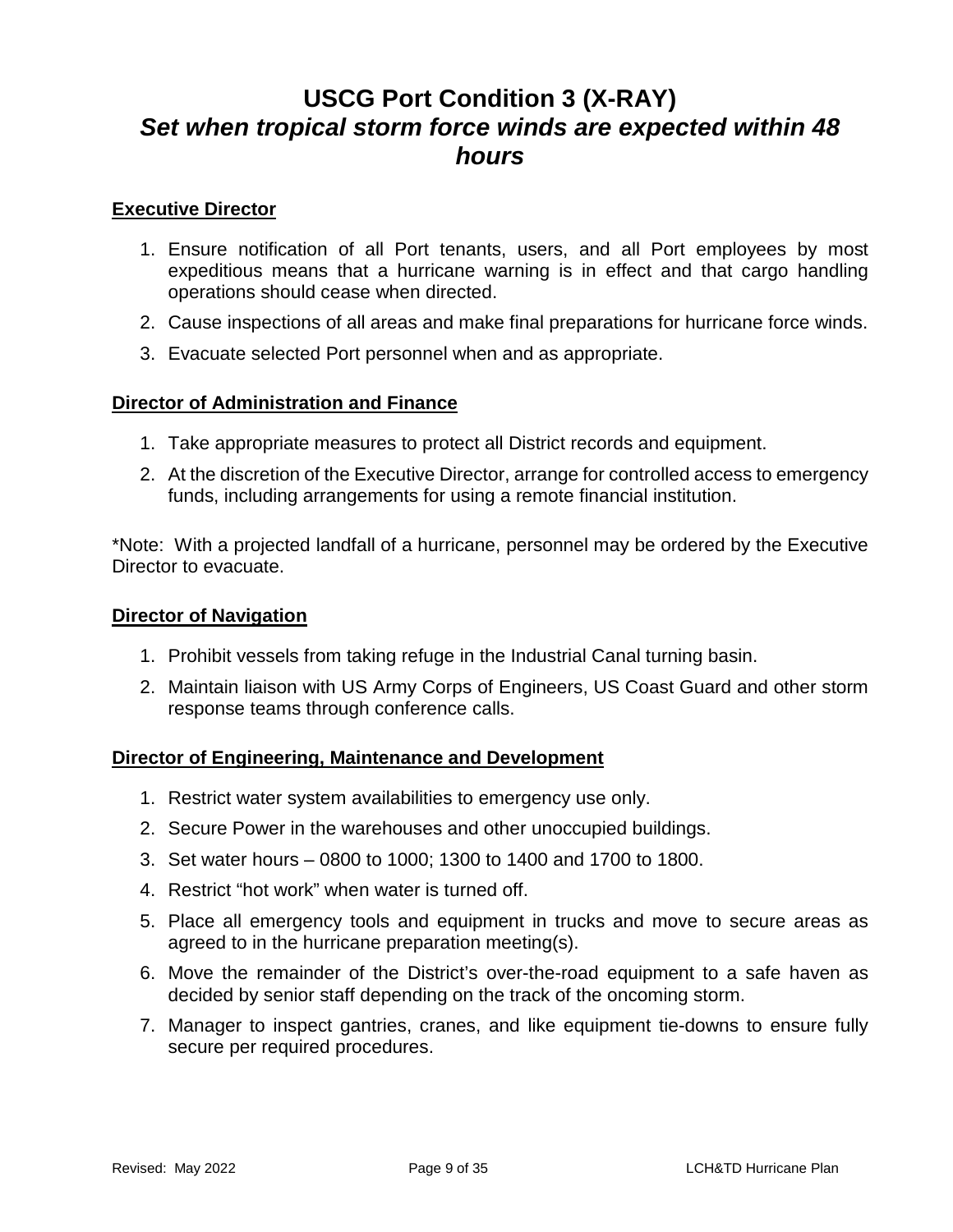#### **Director of Operations**

- 1. Require cargo protection.
- 2. Insure roll-up doors on empty warehouses and transit sheds are raised.
- 3. Ensure stevedores relocate or secure all loose unanchored gear and equipment to a safe area.
- 4. As conditions permit, obtain emergency Berth Applications from vessels seeking shelter on Port premises (copy of application in Appendix D).
- 5. Implement measures to cover cargo susceptible to damage.
- 6. Place all emergency tools and equipment in trucks and move to secure areas as agreed to in the hurricane preparation meeting(s).
- 7. Move the remainder of the District's over-the-road equipment to a safe haven as decided by senior staff depending on the track of the oncoming storm.
- 8. Cooperate with tenants and furnish them with latest emergency information.
- 9. Lash and secure all gantries, cranes, conveyor belts and like equipment.
- 10.Inspect all cranes, conveyors and like equipment have been properly secured.

#### **Safety and Security Manager**

- 1. Ensure availability of communication with local Office of Emergency Preparedness authorities.
- 2. Establish a roving HPD fire watch during water restrictions.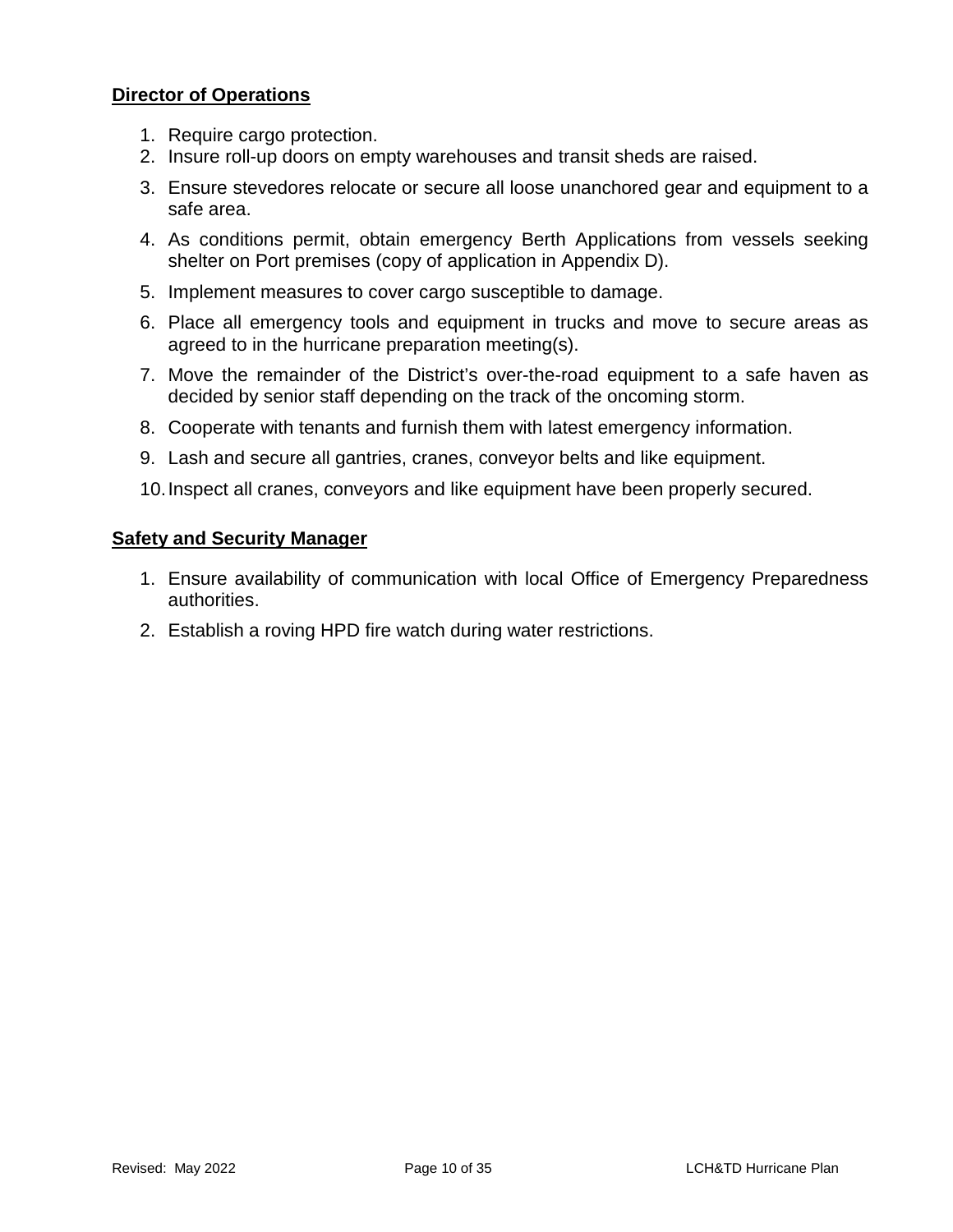## **USCG Port Condition 2 (YANKEE)** *Set when tropical storm force winds are expected within 24 hours*

#### <span id="page-10-0"></span>*The Calcasieu Ship Channel may be closed at this time.*

#### **Executive Director**

1. Consider calling for a meeting of senior staff and critical entities to review the status of Hurricane Readiness and Watch preparations and Hurricane Warning assignments.

#### **Director of Navigation**

- 1. Keep vessels advised of developments and monitor security measures taken by vessels assigned berthing space.
- 2. Ensure that each vessel remaining at Port facilities is satisfactorily secured and crewed.
- 3. Maintain liaison with US Army Corps of Engineers, US Coast Guard and other storm response teams through conference calls.

#### **Director of Engineering, Maintenance and Development**

- 1. Complete storm preparations or evacuate as conditions dictate.
- 2. Continue water hours as long as possible then secure the water system.
- 3. Coordinate activities with Director of Operations.
- 4. Place derail at City Docks Entrance.
- 5. Place derail at BT1 Entrance.
- 6. Raise derail at Industrial Park East.
- 7. Raise all derails at 14 miles track.
- 8. Take all Port owned railroads out of service until post hurricane inspection is complete and tracks are clear.
- 9. Have high rail truck available and moved to secure offsite location.
- 10.Position a backhoe at BT1.

#### **Director of Operations**

- 1. Examine areas for remaining potential missile hazards.
- 2. Make any necessary changes to rosters of Emergency Response Teams.
- 3. Consider releasing railcars to Union Pacific or repositioning railcars.
- 4. Coordinate activities with Director of Engineering.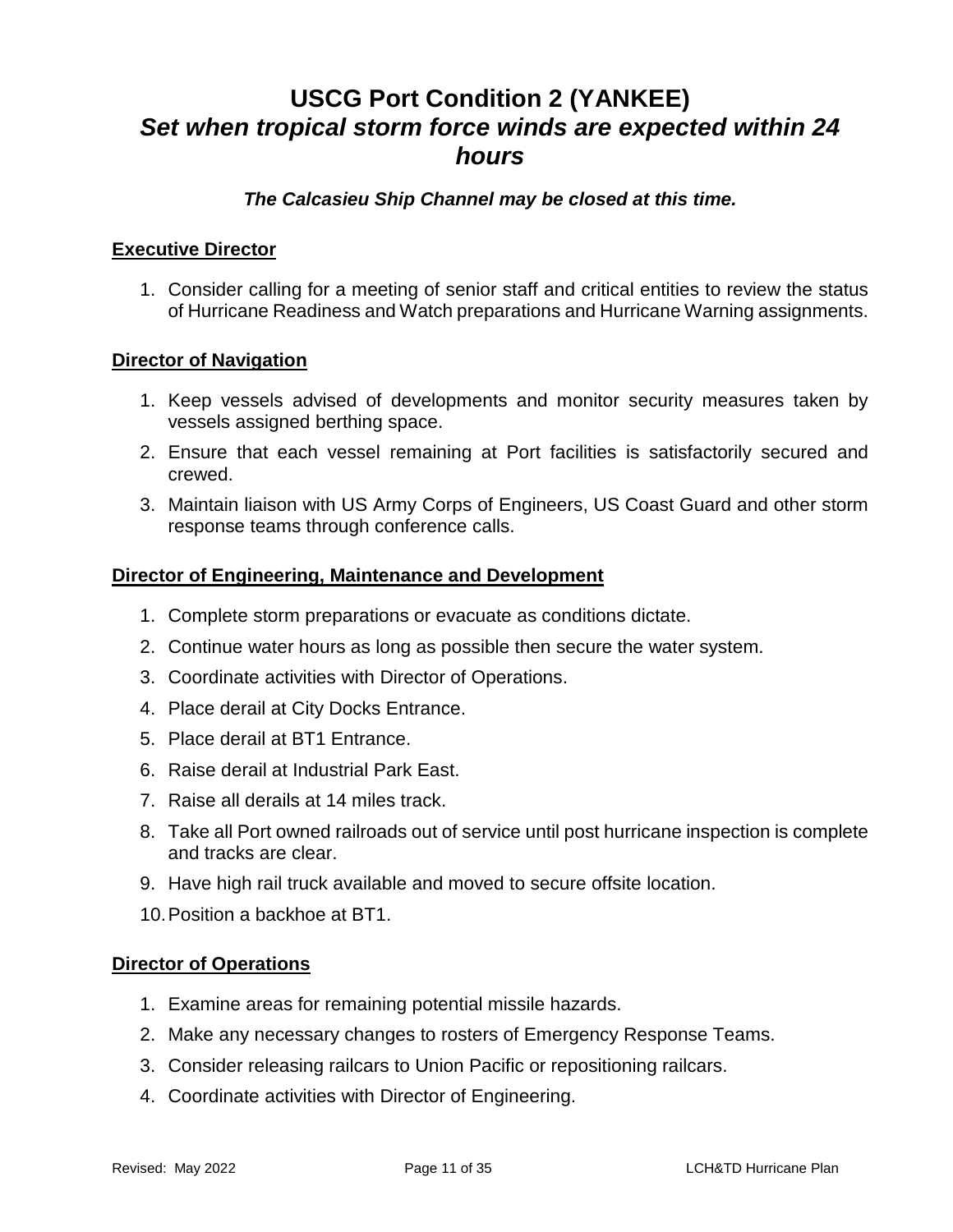### **Safety and Security Manager**

1. Ensure continued security of District-operated terminals until weather conditions dictate sheltering security force personnel, and then secure all gates.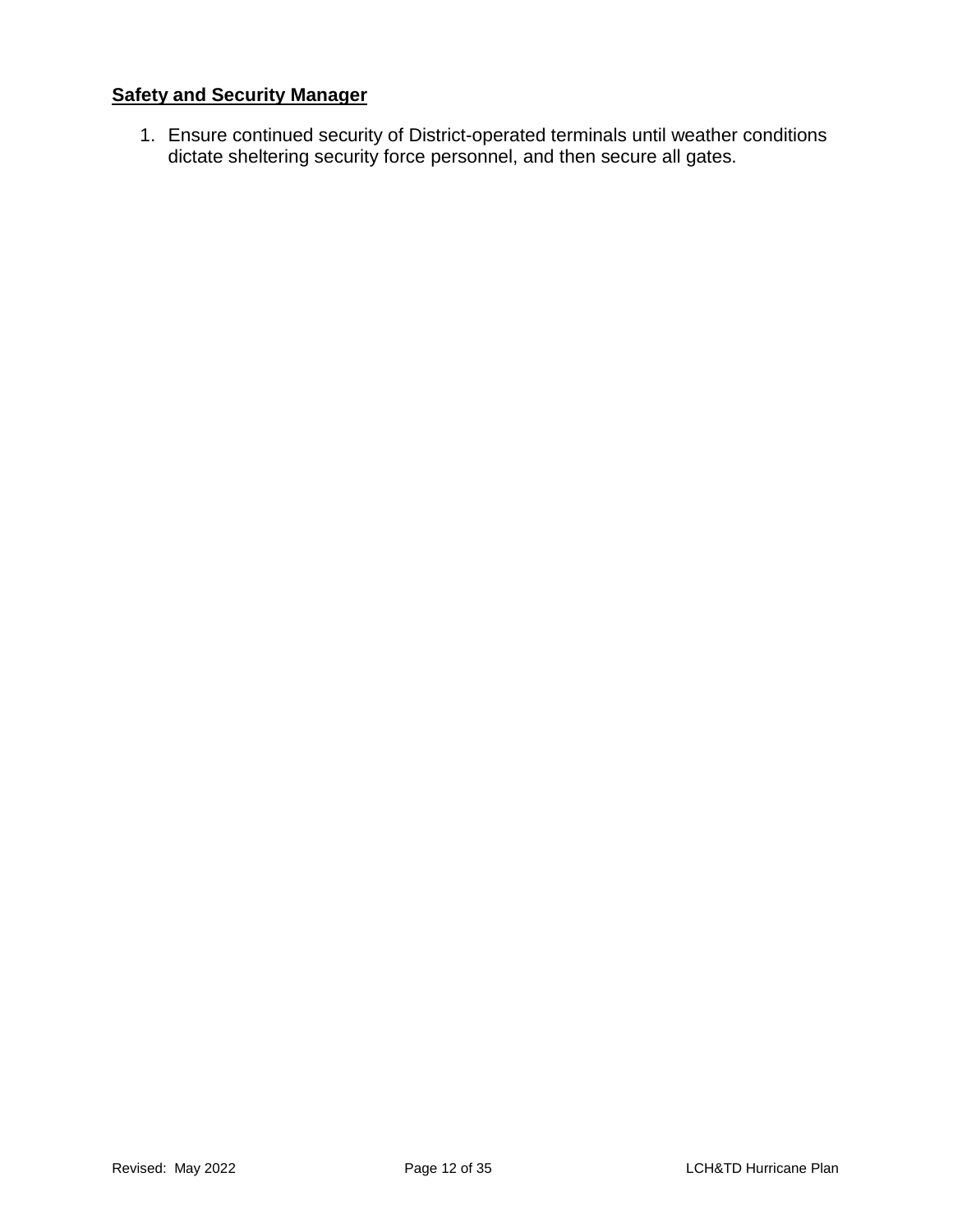## **USCG Port Condition 1 (ZULU)** *Set when tropical storm force winds are expected within 12 hours*

<span id="page-12-0"></span>*Calcasieu Ship Channel will be closed when this condition is set.*

#### **All Directors/Safety and Security Manager**

- 1. Monitor situation.
- 2. Ensure the safety of all personnel. Require periodic reports from staff that may need to temporarily leave designated areas of refuge.
- 3. Maintain intra-staff communications via phone, text or email.
- 4. HPD to monitor mooring lines as water rises.

#### **Director of Navigation**

1. Maintain liaison with US Army Corps of Engineers, US Coast Guard and other storm response teams through conference calls.

# <span id="page-12-1"></span>**RECOVERY**

#### (AFTER ONSLAUGHT)

After the hurricane passes, the Executive Director, Senior Staff, tenants, and others who may be present will assemble at the District's Administration Offices, via teleconference or at a predetermined alternate staffing reconstitution site to assess damage and initiate action to restore operations.

**Priority 1** – Actions taken immediately after the storm and normally completed in 1 to 2 days.

**Priority 2** – Actions normally completed to 5 to 10 days.

**Priority 3** – Actions completed when conditions permit.

#### **Executive Director**

#### **Priority 1**

- 1. Reestablish contact with appropriate governmental authorities to seek assistance for reactivating Port operations.
- 2. Assess damages to terminals, vessels and cargo.

#### **Priority 2**

1. Consider emergency declaration to expedite the recovery process.

#### **Priority 3**

1. Staff the Administrative office.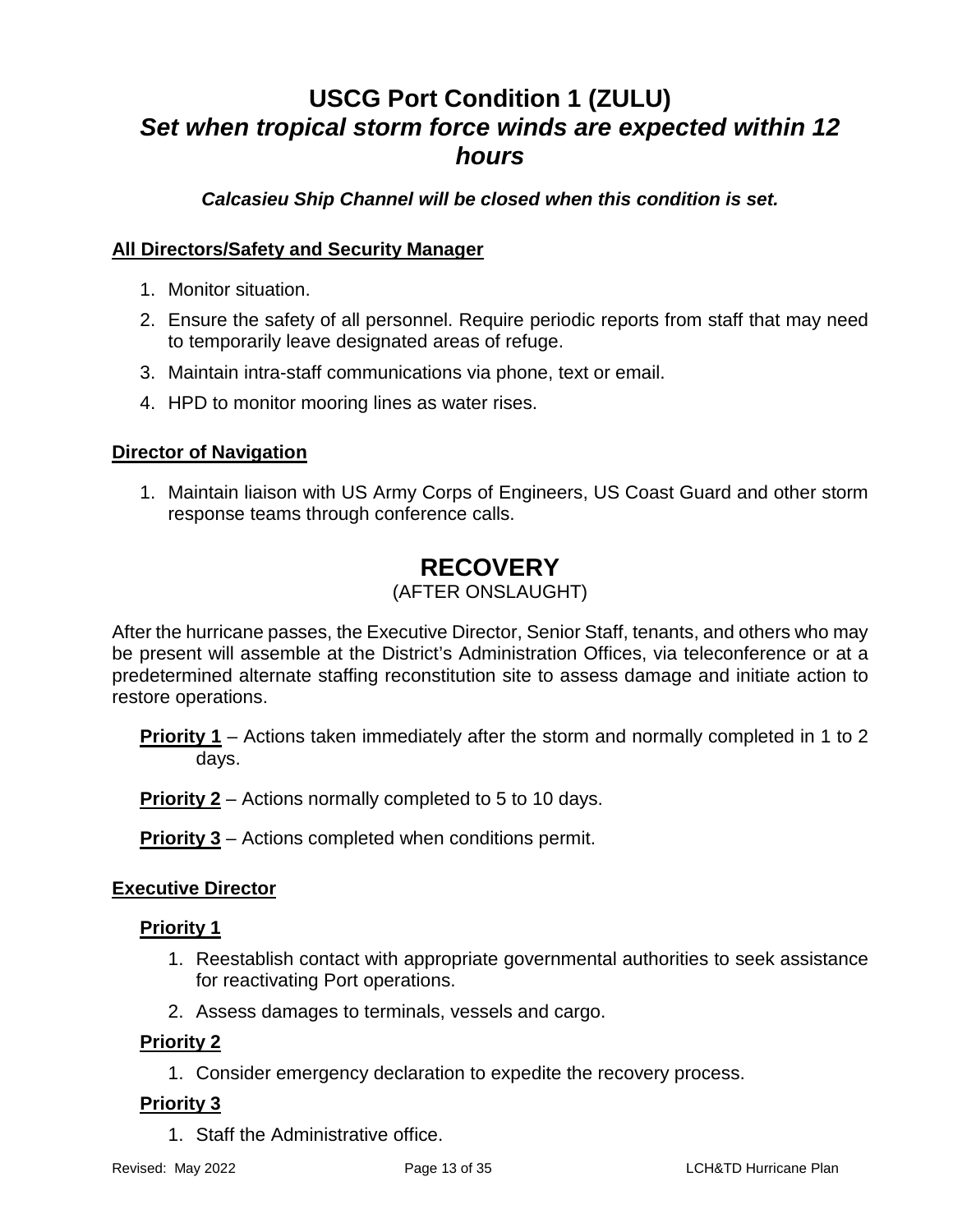2. Express appreciation for extraordinary or especially effective services rendered during and subsequent to the storm.

#### **General Counsel**

#### **Priority 2**

- 1. Assist the Director of Administration and Finance to ensure availability of records archives.
- 2. Assist the Executive Director with Emergency Declaration and notifications.

#### **Director of Administration and Finance**

#### **Priority 1**

- 1. Upon the lifting of the mandatory evacuation, ensure availability of post damagecondition photography and video.
- 2. Ensure restoration of email and internet service ASAP.
- 3. Establish cost records of all emergency expenses.
- 4. Continue notifying employees of the status of the Port with possible return and reopen timeframes.
- 5. Upon the lifting of the mandatory evacuation, notify employees of the time to return to work.

#### **Priority 2**

1. Establish alternate staffing operations as necessary, taking advantage of the Caddo Bossier Port's offer to house computer servers.

POCs are:

Dir of Engineering & Planning Dir of Special Projects Office: (318) 524-5221 Office: (318) 524-2276 Office: (318) 524-2256 Cell: (318) 426-0877 Cell: (318) 256-3485 Cell: (318) 677-9564 Email: [rickn@portcb.com](mailto:rickn@portcb.com) Email: [tylerc@portcb.com](mailto:tylerc@portcb.com) Email: [kathyf@portcb.com](mailto:kathyf@portcb.com)

**Rick Nance Tyler Comeaux Kathy French**<br>
Dir of Engineering & Planning Dir of Special Projects Dir of Marketing & Sales

Physical/mailing address is:

6000 Doug Attaway Blvd. Shreveport, Louisiana 71115 Main office: (318) 524-2272 (answered between 8 and 5 Monday – Friday) Website:<http://www.portcb.com/> Email: [Port@portcb.com](mailto:Port@portcb.com) Register FEMA claims by calling (800) 621-3362

#### **Priority 3**

1. Within 10 days of the lifting of the mandatory evacuation, restore the Administrative office to operation.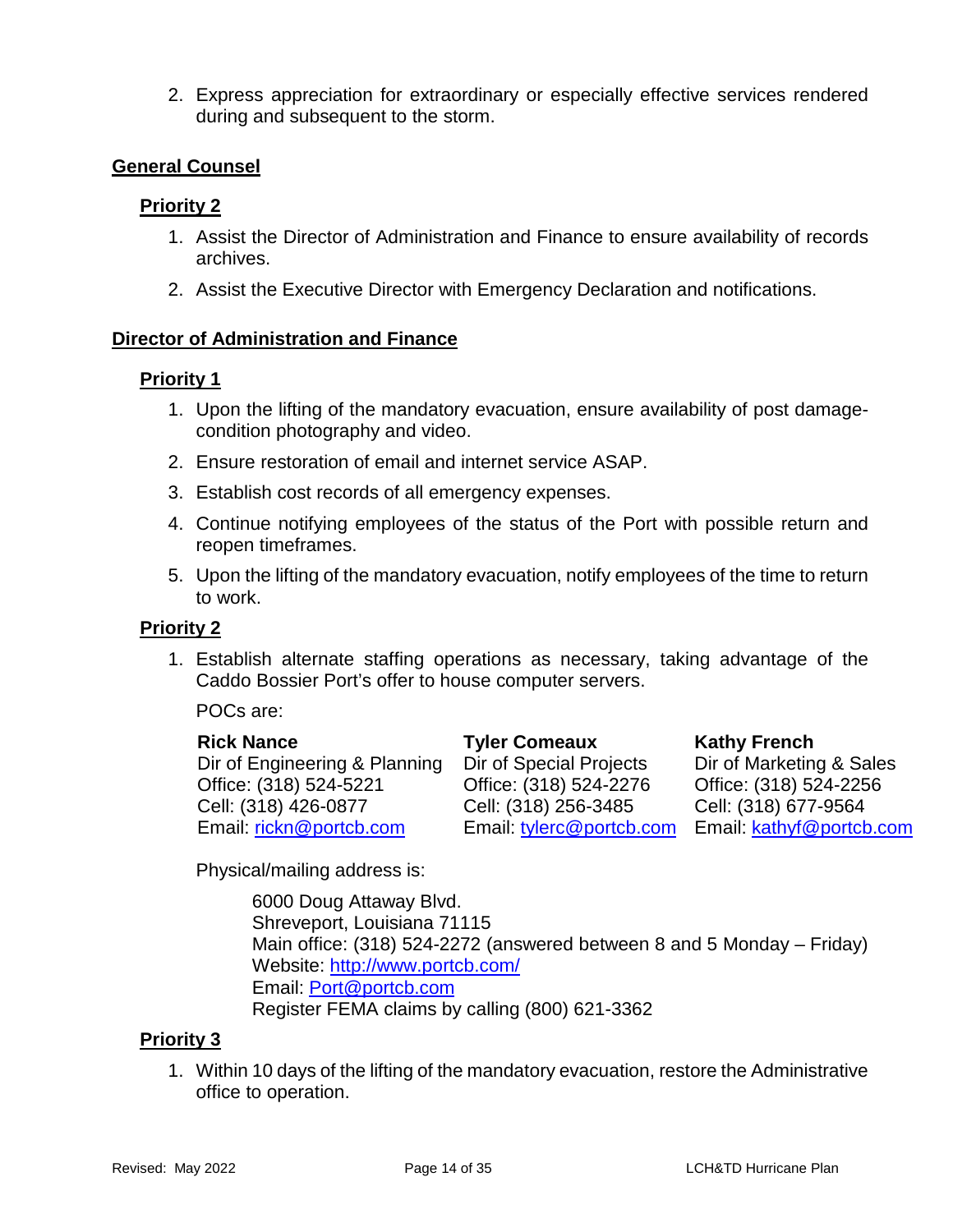#### **Director of Navigation**

#### **Priority 1**

- 1. Assume Harbormaster control by taking up residence at the Command Center or Administration Building.
- 2. Arrange for temporary MARAD-sponsored shipboard housing for labor crews and administrative staff if other local housing and office space has been decimated or seriously damaged.
- 3. The requesting process must be triggered by the State's FEMA Coordinating Officer. Approval of the State FEMA Coordinating Officer (presently Colonel Smith at (225) 925-7352) is necessary to authorize FEMA submission of a Mission Assignment Document and funding line authorization to MARAD.
- 4. Maintain communications with the Lake Charles Pilot Association and entities conducting navigation-related surveys including USN, USCG, USACE and NOAA. Participating in conference calls may be the most efficient method for maintaining necessary frequent communication.
- 5. Maintain liaison with US Army Corps of Engineers, US Coast Guard and other storm response teams through conference calls.

### **Priority 2**

- 1. Attempt to rapidly acquire results of channel and moorings surveys to expedite pilots' decisions regarding resumption of commercial navigation.
- 2. Ensure phased resumption of navigation ASAP.

#### **Director of Engineering, Maintenance, and Development**

#### **Priority 1**

- 1. Assign a damage assessment team for generating reports of damage and recommendation of priorities for buildings, ship loaders and unloaders.
- 2. Supervise Damage Assessment Teams.
- 3. Have side scan sonar and bathymetry surveys performed at all LCHTD facilities, including, but not limited to, the Industrial Canal, BT1, City Docks, and BT4 based on priority coordinated with Director of Operations
- 4. Engage post storm contractor to begin debris clean up and temporary building repairs.
- 5. Coordinate with Insurance adjuster to begin damage assessments.
- 6. Notify FEMA compliance consultants to begin emergency contract.

#### **Priority 2**

- 1. Initiate repairs to water and electrical system.
- 2. Ensure berths and warehouses are ready for operations, subject to the availability of water for fire protection and power.
- 3. Perform motor alignment and safety inspections of equipment at BT1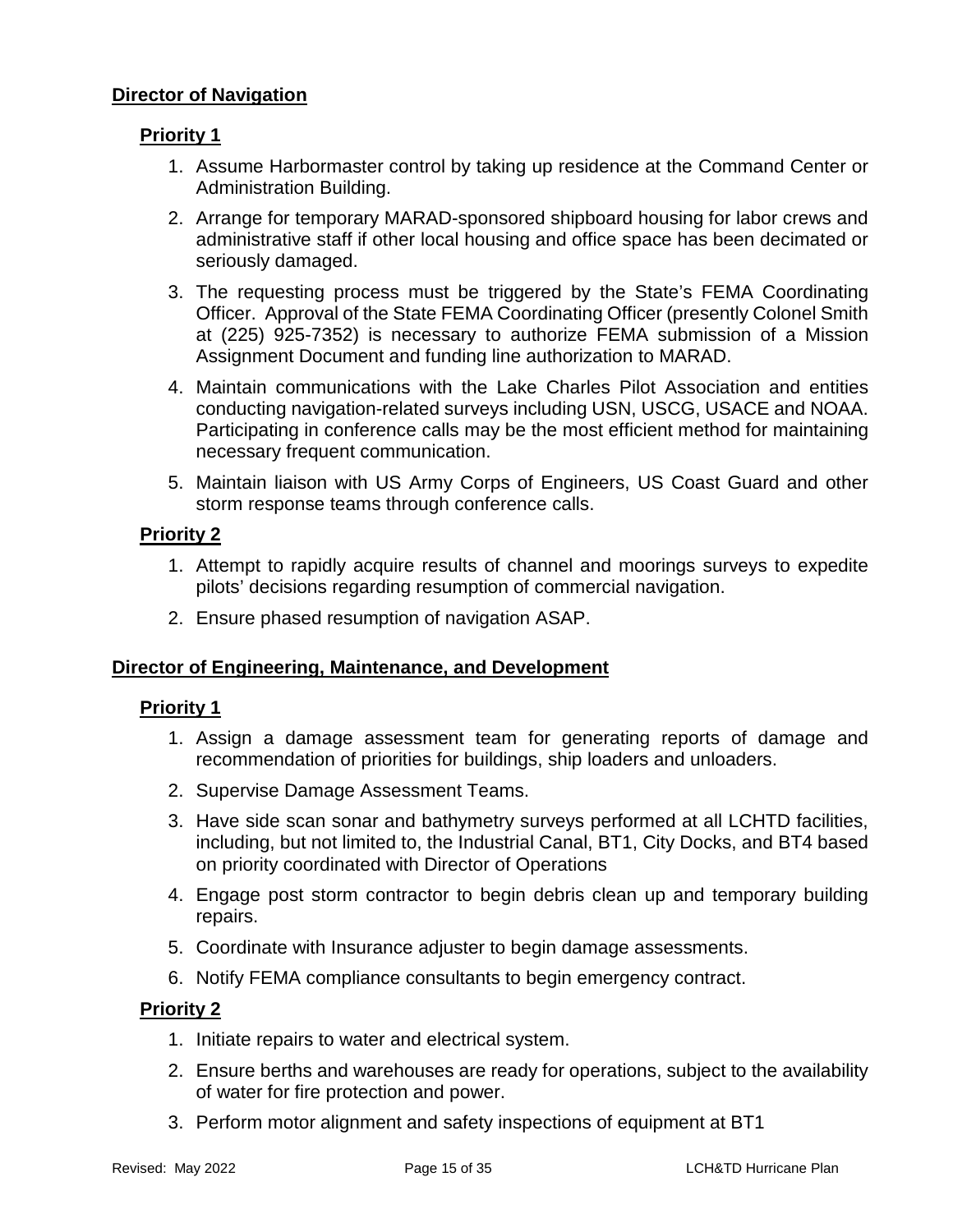4. Coordinate salvage crane and diver to remove debris from ship berths.

### **Priority 3**

1. Engage contractors to assist with repairs.

#### **Director of Operations**

#### **Priority 1**

- 1. Assemble recovery crews, including pre-planned labor reconstitution team, and equipment. Commence securing and weather proofing cargo.
- 2. Assist tenants as conditions and resources permit.
- 3. Stay updated on ship schedule to ensure priorities for clearing Port berths.

#### **Priority 2**

1. Ensure berths' and warehouses' operation.

#### **Safety and Security Manager**

#### **Priority 1**

- 1. Reestablish contact with the local Offices of Emergency Preparedness.
- 2. Ensure security for District-operated properties. Restore operation of the Harbor Management & Security System.
- 3. Restrict access to District facilities as may be appropriate.
- 4. Amplify security measures as necessary to prevent vandalism and theft.
- 5. Monitor mooring lines as water rises.
- 6. Perform preliminary assessment of all facilities.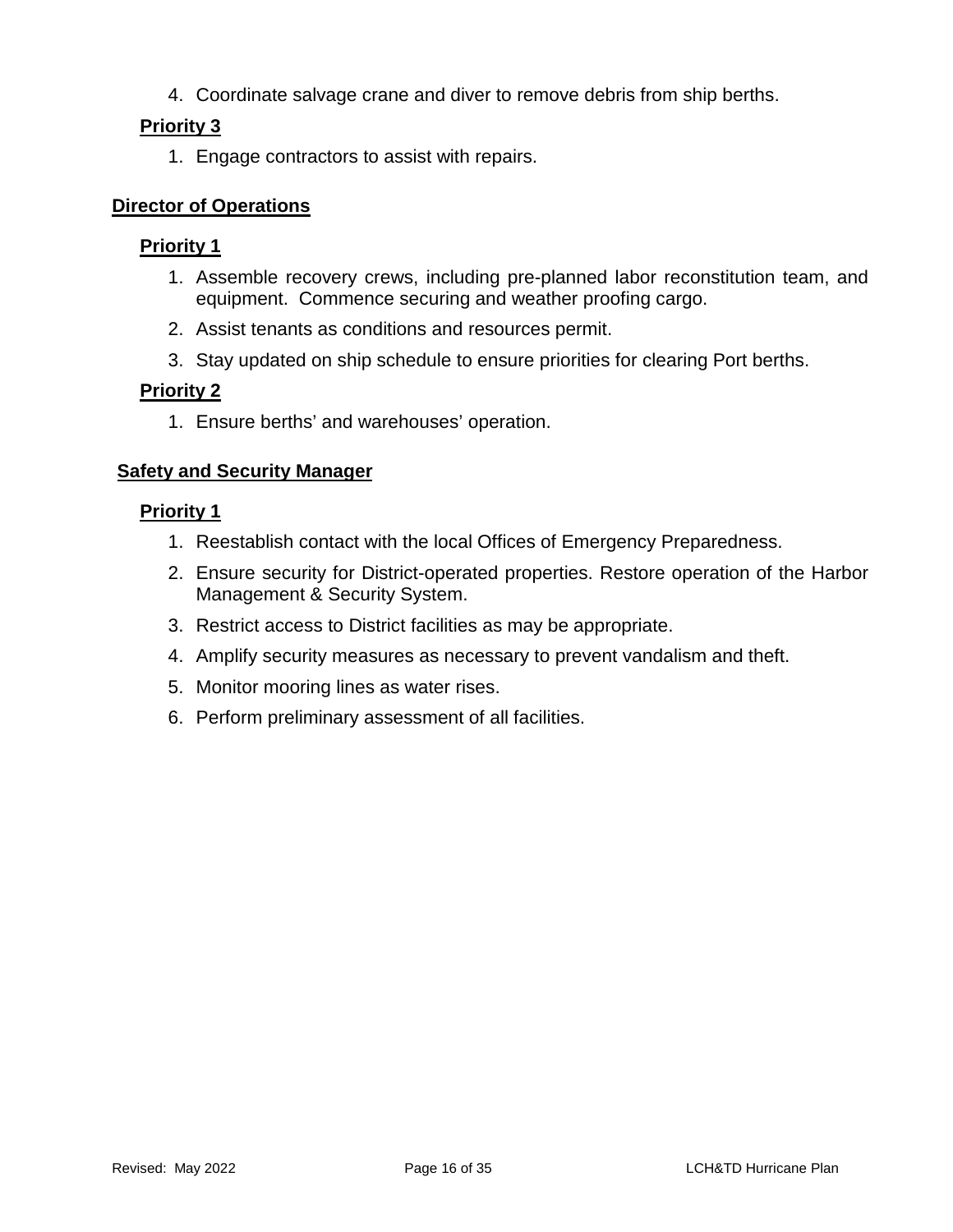## <span id="page-16-0"></span>**LAKE CHARLES HARBOR AND TERMINAL DISTRICT EMERGENCY CONTACT INFORMATION**

#### **Essential Personnel:**

| Asa (Dalton) Otis                 | <b>Donald Verrette</b>          | Michael McGovern (Crowley Marine) |
|-----------------------------------|---------------------------------|-----------------------------------|
| Anthony Pete                      | Donny Cranfill (Crowley Marine) | <b>Michael Perry</b>              |
| <b>Bernadette Keys</b>            | <b>Ed Manint</b>                | Michael Witherspoon               |
| <b>Brad Lewis</b>                 | Eric Johnson                    | <b>Nick Pestello</b>              |
| Brian Cain (Crowley Marine)       | Eric Spengler                   | Noah Schreiber (Crowley Marine)   |
| <b>Britton Scott Miller (FMT)</b> | Gerald (Chris) Frasier          | Phillip Rogers (IFG & Sonic)      |
| <b>Bryon Nation</b>               | Gloria Ramirez                  | Ray McDaniel                      |
| <b>Cameron Landry</b>             | Greg Pavellas (Crowley Marine)  | Regan Brown                       |
| Casey LeJeune                     | Jacob Dimas (Crowley Marine)    | Richert (Ricky) Self              |
| Channing Hayden                   | Jacob Dubois                    | <b>Rickie Lanier</b>              |
| <b>Charles Harris</b>             | Jake Simon                      | Ricky Bastian (Crowley Marine)    |
| <b>Charles Maynor</b>             | James (Brad) Thomas             | <b>Robert Guillory</b>            |
| <b>Charles Solly</b>              | James Deculus                   | Ron Citizen                       |
| <b>Chassity Carter</b>            | <b>Jared Meaux</b>              | Ronald Irvin                      |
| Chris Dugas (FMT)                 | Jo Ellen Elliott                | Samuel Holland                    |
| Chuck Martin (IFG)                | Johnathan Manuel                | Scottie Lyons                     |
| Clark Hayes                       | Jonathan (Jon) Ringo            | <b>Terrance Petite</b>            |
| Clifford (Cliff) Barnes           | Josh Ellis (Crowley Marine)     | <b>Therrance Chretien</b>         |
| <b>Clint Brightwell</b>           | Kenneth Webb                    | <b>Tiffany Fournet</b>            |
| <b>Crystal Cormier</b>            | Lauren Langner                  | <b>Timothy Atkins</b>             |
| <b>Daniel Crews</b>               | <b>Liberty Gay</b>              | Ulice John                        |
| Darrel Koonce (Crowley Marine)    | Lisa Talbot                     | <b>Wesley Sonnier</b>             |
| Derek Schierloh                   | Lula Maddox                     | William (Todd) Henderson          |
| Donald Singleton                  | Marcus Moore                    |                                   |

**Evacuating port employees who cannot return for work when ordered to return shall make every effort to report their status and intentions by any available means. Staff shall also make every effort to monitor information which might be available through radio and television broadcasts and on websites maintained by the American Association of Ports Authorities (AAPA), Ports Association of Louisiana (PAL), and Port of Lake Charles.**

**Telecopy (fax):**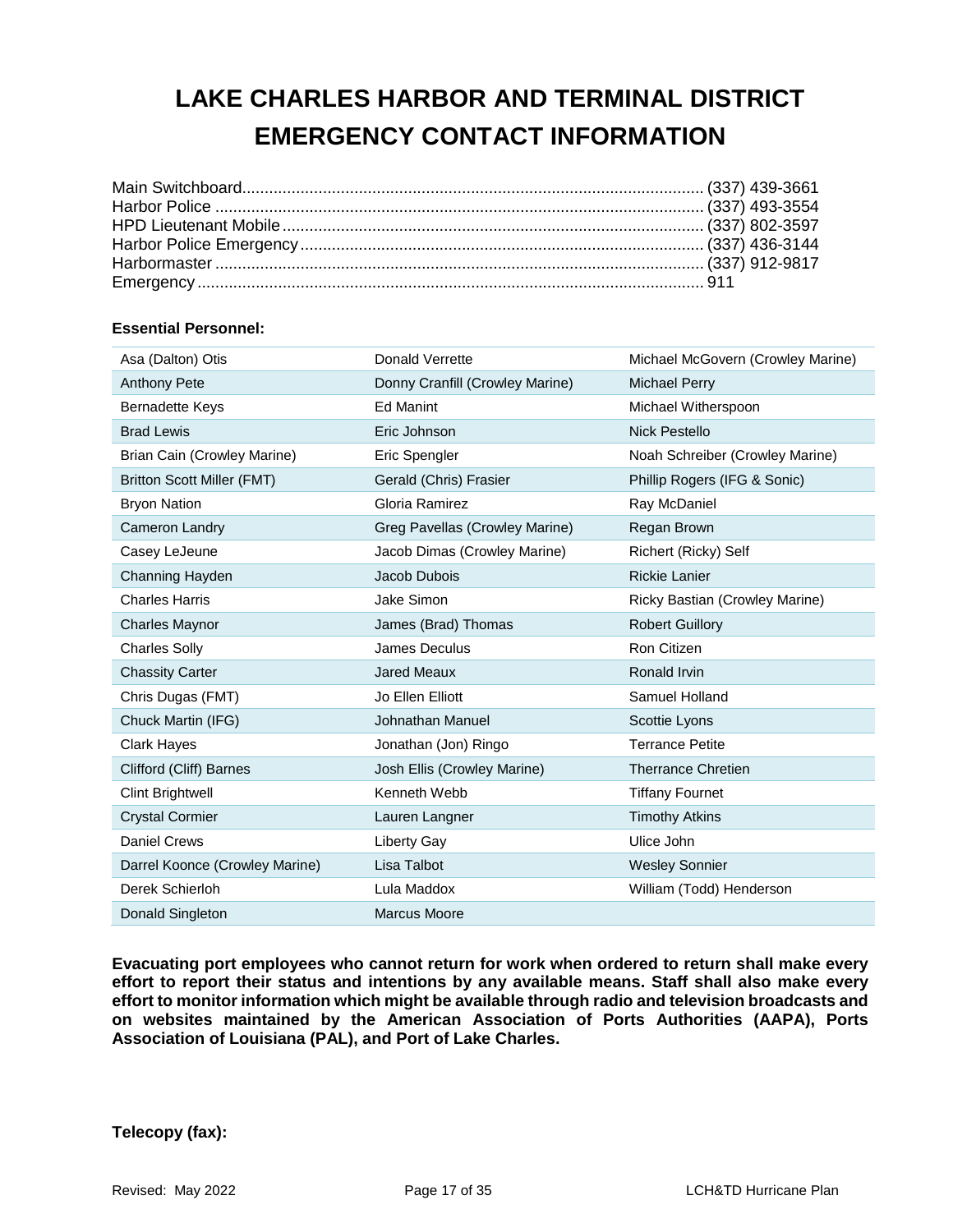#### **VHF Marine Radio:**

|--|--|--|

During the onslaught of a hurricane, on-duty security force personnel will remain in contact with local emergency responders by monitoring the Lake Charles Mutual Aid Radio network (800 megahertz).

#### **Other liaisons include:**

|  |                | $(337)$ 478-5122 |
|--|----------------|------------------|
|  |                | (866) GET-INFO   |
|  |                | (866) 438-4636   |
|  |                |                  |
|  |                |                  |
|  |                |                  |
|  |                |                  |
|  |                |                  |
|  |                |                  |
|  |                |                  |
|  | (888) 225-5577 |                  |
|  |                |                  |
|  |                |                  |
|  |                |                  |
|  |                |                  |
|  |                |                  |
|  |                |                  |
|  |                |                  |

#### Power:

| <b>BECI</b>  | $(337)$ 463 6221 |
|--------------|------------------|
|              |                  |
|              |                  |
|              |                  |
| <b>CLECO</b> |                  |
|              |                  |
| DEMCO.       |                  |
|              |                  |
|              |                  |
|              |                  |
|              |                  |
|              |                  |
|              |                  |
|              |                  |
|              |                  |
| <b>JDEC</b>  |                  |
|              |                  |
|              |                  |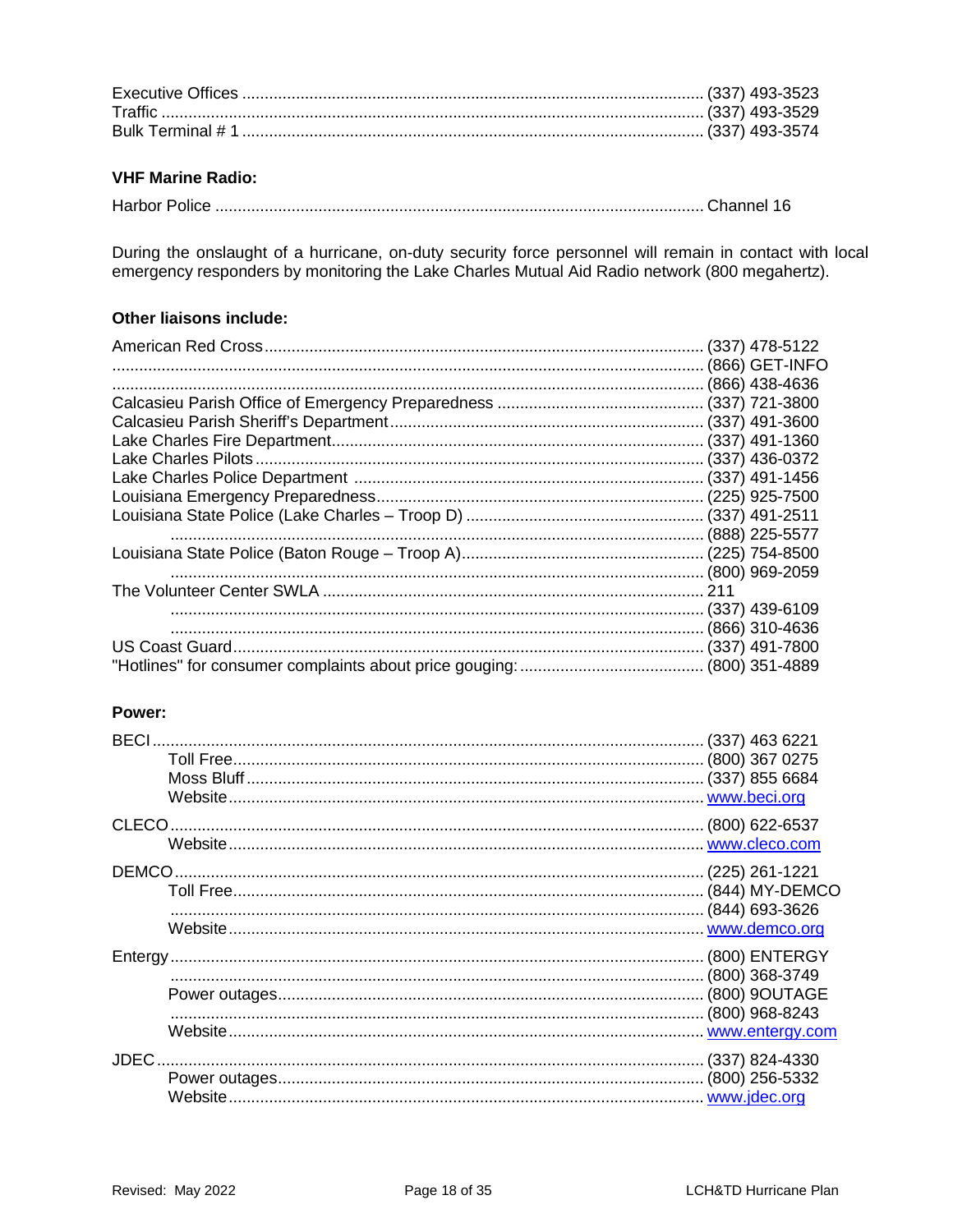#### State:

| Louisiana Attorney General                             |  |
|--------------------------------------------------------|--|
|                                                        |  |
|                                                        |  |
|                                                        |  |
|                                                        |  |
| Louisiana Department of Environmental Quality          |  |
|                                                        |  |
|                                                        |  |
|                                                        |  |
| Louisiana Department of Health and Hospitals           |  |
|                                                        |  |
|                                                        |  |
| Louisiana Department of Insurance                      |  |
|                                                        |  |
|                                                        |  |
|                                                        |  |
|                                                        |  |
|                                                        |  |
| Louisiana Department of Labor                          |  |
|                                                        |  |
|                                                        |  |
| Louisiana Department of Natural Resources              |  |
|                                                        |  |
|                                                        |  |
| Louisiana Department of Social Services                |  |
|                                                        |  |
|                                                        |  |
|                                                        |  |
|                                                        |  |
| Louisiana Department of Transportation                 |  |
|                                                        |  |
|                                                        |  |
|                                                        |  |
|                                                        |  |
| Louisiana Department of Wildlife & Fisheries           |  |
|                                                        |  |
|                                                        |  |
|                                                        |  |
| Louisiana Governor's Office                            |  |
|                                                        |  |
|                                                        |  |
|                                                        |  |
|                                                        |  |
| Louisiana Office of Homeland Security and Preparedness |  |
|                                                        |  |
|                                                        |  |
|                                                        |  |
|                                                        |  |

Louisiana Office of Tourism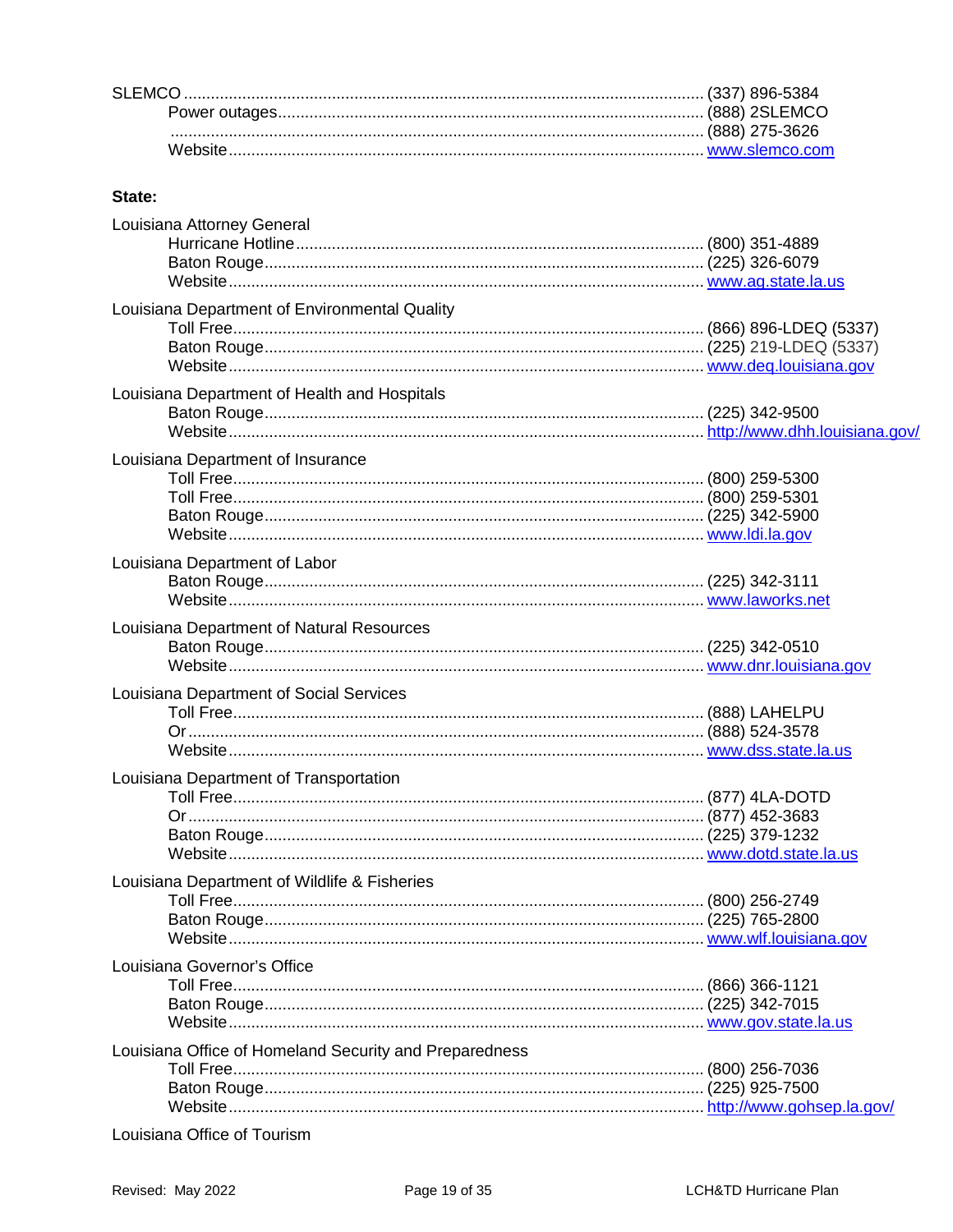| Louisiana State Police                      |  |
|---------------------------------------------|--|
|                                             |  |
|                                             |  |
|                                             |  |
|                                             |  |
|                                             |  |
|                                             |  |
|                                             |  |
|                                             |  |
|                                             |  |
|                                             |  |
| Louisiana State University Hurricane Center |  |
| National Weather Service Forecast Office    |  |
|                                             |  |
| Eadarah.                                    |  |

#### Federal:

| US Coast Guard |  |
|----------------|--|
|                |  |
|                |  |
|                |  |
|                |  |
|                |  |
|                |  |

#### Parish: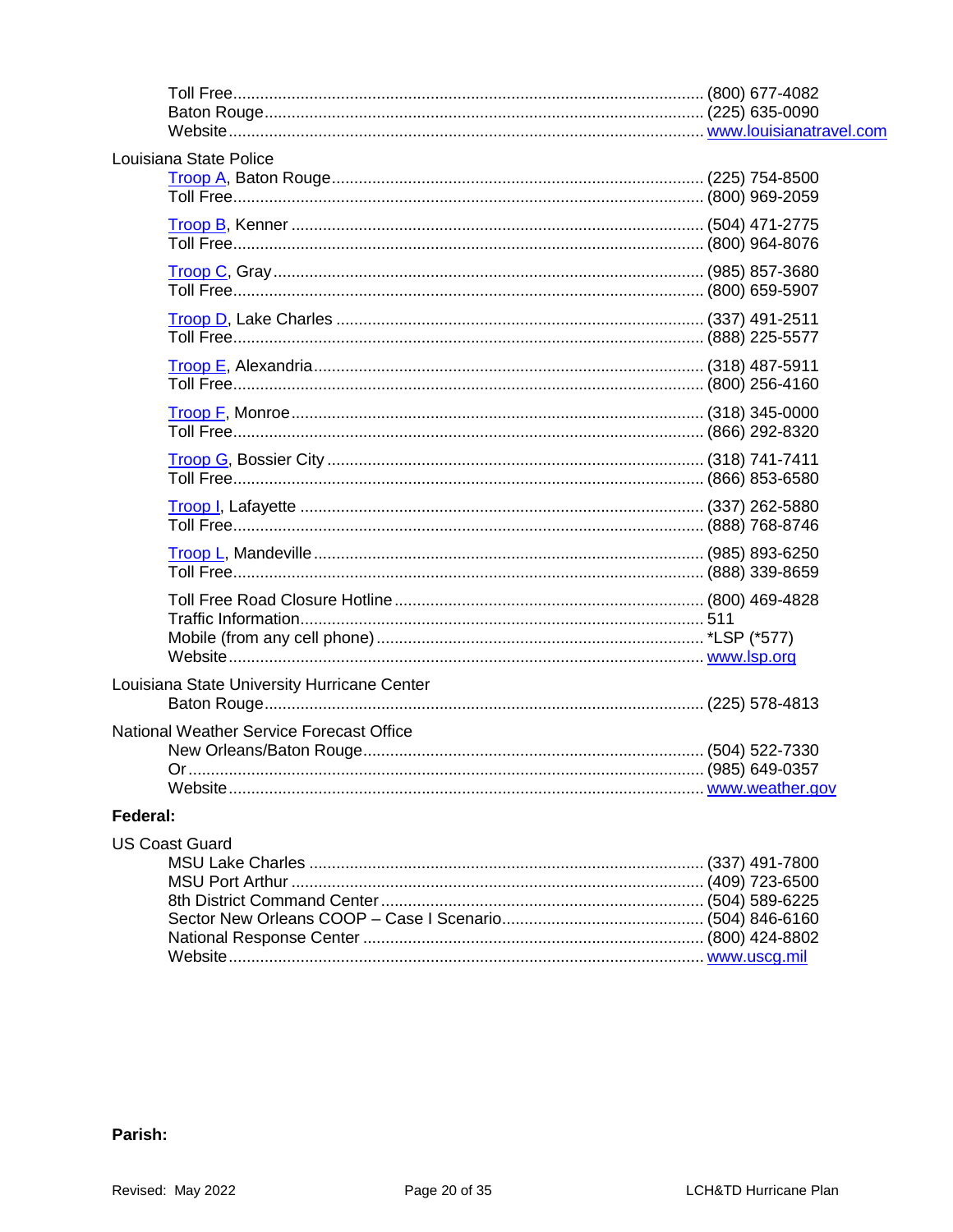| <b>Parish</b>           | <b>Director</b>                                                  | <b>Voice</b>       | <b>Sheriff</b>       |
|-------------------------|------------------------------------------------------------------|--------------------|----------------------|
| <b>Acadia</b>           | <b>Ashley LeBlanc</b>                                            | (337) 783-4357     |                      |
|                         | acadiaohsep@appj.org                                             |                    | (337) 788-8700       |
| <b>Allen</b>            | John Richer                                                      | (337) 639-4326     | (337) 639-4353       |
|                         | eltonfire@centurytel.net                                         |                    |                      |
| <b>Ascension</b>        | Rachael Wilkinson<br>rwilkinson@apgov.us                         | $(225)$ 621-8360   | (225) 621-8300       |
|                         | John Boudreaux                                                   |                    |                      |
| <b>Assumption</b>       | johnboudreaux@assumptionoep.com                                  | (985) 369-7386     | (985) 369-7281       |
| <b>Avoyelles</b>        | <b>Joey Frank</b>                                                | (318) 240-9160     | $(318)$ 253-4000     |
|                         | aohsep@avoypj.org                                                |                    |                      |
| <b>Beauregard</b>       | Scott Greenmun                                                   | (337) 460-5447     | (337) 463-3281       |
|                         | bpso434@yahoo.com                                                |                    |                      |
| <b>Bienville</b>        | <b>Rodney Warren</b>                                             | (318) 263-2019     | $(318)$ 263-2215     |
|                         | rwarren@bienvilleparish.org<br>Ian Snellgrove                    |                    |                      |
| <b>Bossier</b>          | isnellgrove@bohsep.org                                           | (318) 425-5352     | $(318)$ 965-2203     |
|                         | Robert Jump                                                      |                    |                      |
| <b>Caddo</b>            | Robert.Jump@caddosheriff.org                                     | $(318)$ 675-2255   | (318) 675-2170       |
| <b>Calcasieu</b>        | <b>Richard "Dick" Gremillion</b>                                 | (337) 721-3800     | (337)-491-3600       |
|                         | dgremillion@cppj.net                                             |                    |                      |
| <b>Caldwell</b>         | Jackson Brackett                                                 | (318) 331-1713     | (318) 649-2345       |
|                         | caldwellohsep@bellsouth.net                                      |                    |                      |
| <b>Cameron</b>          | Danny Lavergne<br>oep@cameronpj.org                              | (337) 775-7048     | $(337) - 775 - 5111$ |
|                         | <b>Ellis Boothe</b>                                              |                    |                      |
| <b>Catahoula</b>        | catahoulaohsep@att.net                                           | (318) 744-5697     | (318) 744-5411       |
| <b>Claiborne</b>        | Dennis Butcher                                                   | (318) 927-9118     | (318) 927-2011       |
|                         | claiborne.oep@claiborneparish.org                                |                    |                      |
| <b>Concordia</b>        | <b>Tim Vanier</b>                                                | 318-414-1768       | (318) 336-5231       |
|                         | oep@conppj.org<br>Jayson Richardson-Interim Sheriff/Parish OHSEP |                    |                      |
|                         | Director sheriff@dpso.org                                        | (318) 872-3956     |                      |
| <b>DeSoto</b>           | Todd Edwards, OHSEP Administrator                                | (318) 872-1877     | (318) 872-3956       |
|                         | oep@dpso.org                                                     |                    |                      |
| <b>East Baton Rouge</b> | <b>Clay Rives</b>                                                | (225) 389-2100     | (225) 389-5000       |
|                         | crives@brgov.com                                                 |                    |                      |
| <b>East Carroll</b>     | <b>Kenneth Baker</b>                                             | $(318) 559 - 2256$ | (318) 559-2800       |
|                         | ecpjoep@bayou.com<br>Joseph Moreau                               | (225) 719-1962     |                      |
| <b>East Feliciana</b>   | efeoc@outlook.com                                                | (225) 244-5881     | (225) 683-8572       |
|                         | Liz Hill                                                         |                    |                      |
| <b>Evangeline</b>       | vangy911@centurytel.net                                          | $(337)$ 363-3267   | $(337)$ 363-2161     |
| <b>Franklin</b>         | Mitch Reynolds                                                   | (318) 341-3739     | $(318)$ 435-4505     |
|                         | mitchreynolds@franklinsheriff.net                                |                    |                      |
| <b>Grant</b>            | Cade Fletcher                                                    | $(318) 627 - 3261$ | $(318)$ 627-3261     |
|                         | fletcher@grantso.org<br><b>Prescott Marshall</b>                 |                    |                      |
| <b>Iberia</b>           | pmarshall@iberiagov.net                                          | (337) 369-4427     | (337) 369-3714       |
|                         |                                                                  |                    |                      |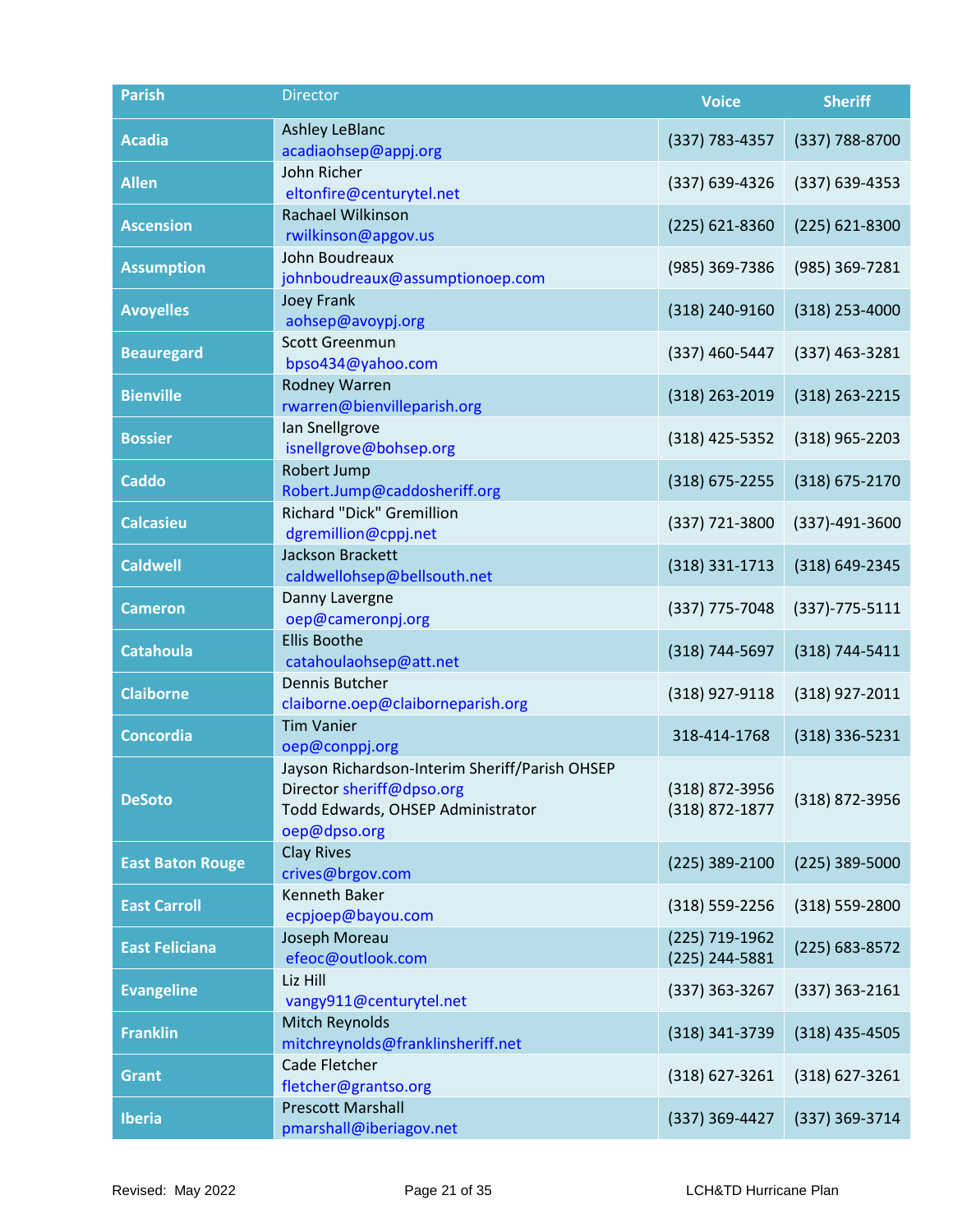| <b>Parish</b>          | <b>Director</b>                                    | <b>Voice</b>       | <b>Sheriff</b>     |
|------------------------|----------------------------------------------------|--------------------|--------------------|
| <b>Iberville</b>       | <b>Clint Moore</b>                                 | (225) 687-5140     | $(225)$ 687-5100   |
|                        | cmoore@ibervilleparish.com                         |                    |                    |
| <b>Jackson</b>         | <b>Brad Roller</b>                                 | (318) 245-4073     | (318) 259-9021     |
|                        | oep@jppj.org                                       |                    |                    |
| <b>Jefferson</b>       | Joseph Valiente                                    | (504) 349-5360     | (504) 363-5500     |
|                        | jvaliente@jeffparish.net<br>Angie Theunissen       |                    |                    |
| <b>Jefferson Davis</b> | jeffdavisparishoep60@gmail.com                     | (337) 485-4080     | (337) 824-3850     |
|                        | Craig Stansbury                                    |                    |                    |
| <b>Lafayette</b>       | eoc@lafayettela.gov                                | (337) 291-5075     | (337) 232-9211     |
|                        | <b>Chris Boudreaux</b>                             |                    |                    |
| <b>Lafourche</b>       | BoudreauxCL@lafourchegov.org                       | (985) 537-7603     | (985) 532-2808     |
| <b>LaSalle</b>         | Dana Chapman                                       | (318) 992-0673     | (318) 992-2151     |
|                        | dchapman@lasalleso.com                             |                    |                    |
| <b>Lincoln</b>         | <b>Kip Franklin</b>                                | (318) 251-6454     | (318) 251-5111     |
|                        | kfranklin@lincolnparish.org<br><b>Brandi Janes</b> |                    |                    |
| <b>Livingston</b>      | lohsep1@lpgov.com                                  | $(225) 686 - 3066$ | (225) 686-2241     |
|                        | <b>Jane Sanders</b>                                |                    |                    |
| <b>Madison</b>         | janeriggssanders@gmail.com                         | (318) 235-3134     | $(318) 574 - 1831$ |
| <b>Morehouse</b>       | James Mardis                                       |                    |                    |
|                        | jmardis@mpso.net                                   | (318) 239-8062     | (318) 281-4141     |
| <b>Natchitoches</b>    | Mary Jones                                         | (318) 238-7720     | (318) 357-7802     |
|                        | mjones@npsheriff.net                               |                    |                    |
| <b>Orleans</b>         | <b>Collin Arnold</b><br>cmarnold@nola.gov          | (504) 658-8700     | (504) 822-8000     |
|                        | <b>Neal Brown</b>                                  |                    |                    |
| <b>Ouachita</b>        | anbrown@ohsep.net                                  | (318) 322-2641     | (318) 329-1200     |
| <b>Plaquemines</b>     | Patrick Harvey                                     | (504) 297-2477     | (504) 564-2525     |
|                        | pharvey@ppgov.net                                  |                    |                    |
| <b>Pointe Coupee</b>   | Mark Ward                                          | (225) 638-9556     | $(225)$ 638-5400   |
|                        | mward@pcparish.org                                 |                    |                    |
| <b>Rapides</b>         | Sonya Wiley-Gremillion<br>swiley@rapides911.org;   | $(318)$ 445-5141   | $(318)$ 473-6700   |
|                        | rapides911oep@suddenlinkmail.com                   |                    |                    |
|                        | <b>Shane Hubbard</b>                               |                    |                    |
| <b>Red River</b>       | redriver.ohsep@gmail.com                           | (318) 932-8502     | (318) 932-4221     |
| <b>Richland</b>        | Dawn Williams                                      | (318) 728-2063     | (318) 728-2071     |
|                        | dwilliams@richlandso.org                           |                    |                    |
| <b>Sabine</b>          | <b>David Davis</b>                                 | $(318)$ 256-2675   | (318) 256-9241     |
|                        | spoep@cp-tel.net<br>John Rahaim                    |                    |                    |
| <b>St. Bernard</b>     | jrahaim@sbpg.net                                   | (504) 278-4268     | (504) 271-2501     |
|                        | Joe Ganote                                         |                    |                    |
| <b>St. Charles</b>     | Jganote@stcharlesgov.net;                          | (985) 783-5050     | (985) 783-6237     |
|                        | communications@scpeoc.org                          |                    |                    |
| <b>St. Helena</b>      | <b>Roderick Matthews</b>                           | (225) 222-3544     | (225) 222-4413     |
|                        | matthews@sthelenaparish.la.gov                     |                    |                    |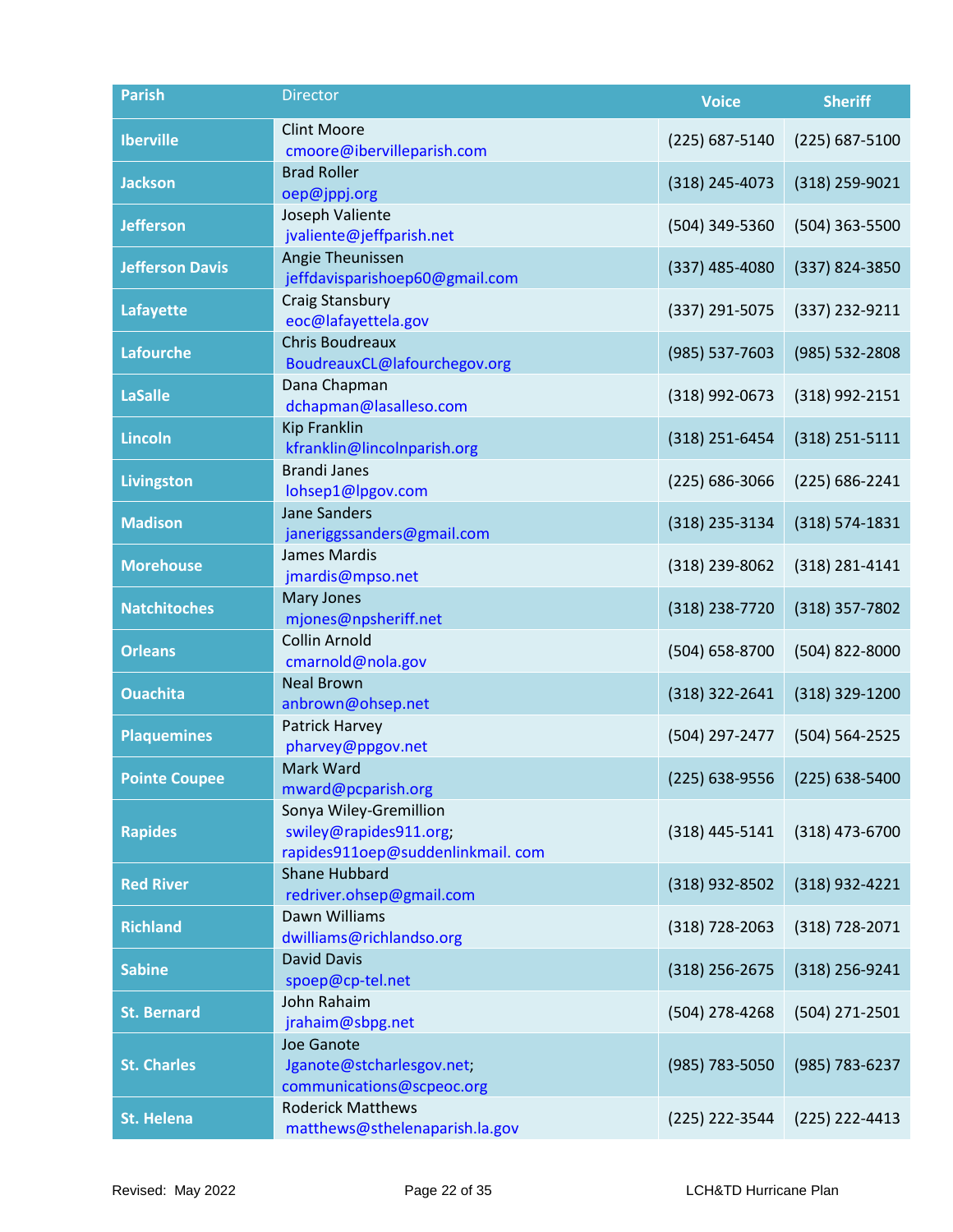| <b>Parish</b>               | <b>Director</b>                                                                     | <b>Voice</b>       | <b>Sheriff</b>     |
|-----------------------------|-------------------------------------------------------------------------------------|--------------------|--------------------|
| <b>St. James</b>            | Eric Deroche<br>eric.deroche@stjamesla.com                                          | $(225) 562 - 2346$ | (225) 562-2200     |
| <b>St. John the Baptist</b> | <b>Travis Perrilloux</b><br>Travis.Perrilloux@stjohn-la.gov                         | (985) 652-2222     | (985) 652-9513     |
| <b>St. Landry</b>           | Van Reed<br>vreed@stlandrypg.org                                                    | (337) 351-2467     | (337) 948-6516     |
| <b>St. Martin</b>           | <b>Terry Guidry</b><br>teguidry@stmartinsheriff.org                                 | (337) 394-2812     | (337) 394-3071     |
| <b>St. Mary</b>             | David Naquin<br>dnaquin@stmaryparishla.gov                                          | (337) 828-4100     | (337) 828-1960     |
| <b>St. Tammany</b>          | <b>Clarence Powe</b><br>cpowe@stpgov.org                                            | (985) 898-2359     | (985) 809-8200     |
| <b>Tangipahoa</b>           | <b>Dawson Primes</b><br>dawson.primes@tangipahoa.org                                | (985) 748-3211     | (985) 345-6150     |
| <b>Tensas</b>               | William "Rick" Foster<br>tensasoep@gmail.com                                        | (318) 766-3992     | (318) 766-3499     |
| <b>Terrebonne</b>           | Earl J. Eues<br>eeues@tpcg.org                                                      | (985) 873-6357     | (985) 876-2500     |
| <b>Union</b>                | Shannon Futch<br>sfutch@upohsep.net                                                 | $(318) 558 - 1586$ | (318) 368-3124     |
| <b>Vermilion</b>            | <b>Homer Stelly</b><br>vpoep@yahoo.com                                              | (337) 898-4308     | (337) 898-4409     |
| <b>Vernon</b>               | <b>Kenneth Moore</b><br>kmoore@vernonso.org                                         | (337) 238-0815     | $(337)$ 238-1311   |
| Washington                  | <b>Barbara Jo Breland</b><br>bjbreland@wpgov.org                                    | (985) 839-0434     | (985) 839-3434     |
| <b>Webster</b>              | <b>Brian Williams</b><br>Webster.ohsep@gmail.com                                    | (318) 371-1128     | $(318)$ 377-1515   |
| <b>West Baton Rouge</b>     | Deano Moran<br>deano.moran@wbrcouncil.org                                           | (225) 346-1577     | (225) 343-9234     |
| <b>West Carroll</b>         | Myrtle Green<br>directorwcpoep@yahoo.com                                            | $(318)$ 428-8020   | (318) 428-2331     |
| <b>West Feliciana</b>       | <b>Brian Spillman</b><br>bspillman@wfpso.org                                        | (225) 635-6996     | $(225)$ 635-3241   |
| <b>Winn</b>                 | Cranford Jordan, Sheriff/OEP<br>wp1jordan@winnparish.org<br>sheriff@winnsheriff.org | $(318) 628 - 4611$ | $(318) 628 - 4611$ |

## **\*\*FOR EMERGENCIES, CALL 911 IN ALL AREAS\*\* \*\*FOR NON-EMERGENCY INFORMATION AND REFERRALS, CALL 211\*\***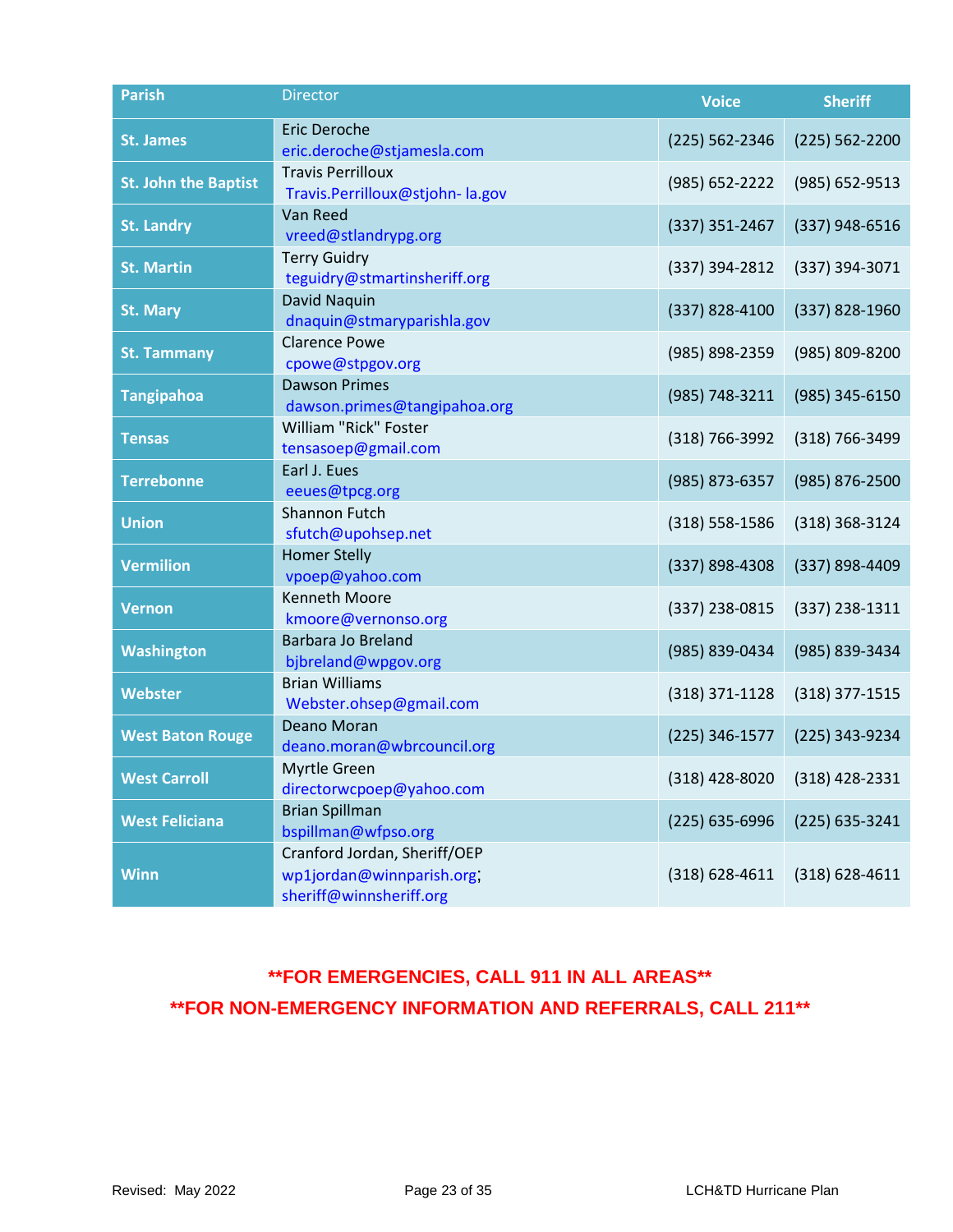*For additional resources, updates, and real-time data see the NOAA website:*

### <http://www.ncddc.noaa.gov/NEWIS>

The site provides direct linkage to local, state, and federal information as it pertains to severe weather preparation and monitoring across the Gulf of Mexico coastal region.

| <b>American Red Cross</b> |                                                                                 |
|---------------------------|---------------------------------------------------------------------------------|
|                           |                                                                                 |
|                           | www.lsndc.org/                                                                  |
|                           |                                                                                 |
|                           |                                                                                 |
|                           |                                                                                 |
|                           |                                                                                 |
|                           |                                                                                 |
|                           |                                                                                 |
|                           |                                                                                 |
|                           |                                                                                 |
|                           |                                                                                 |
|                           | NOAA National Environmental Satellite, Data, and Informationwww.nesdis.noaa.gov |
|                           |                                                                                 |
|                           |                                                                                 |
|                           | NOAA National Gridded Forecast https://www.nhc.noaa.gov/marine/grids.php        |
|                           |                                                                                 |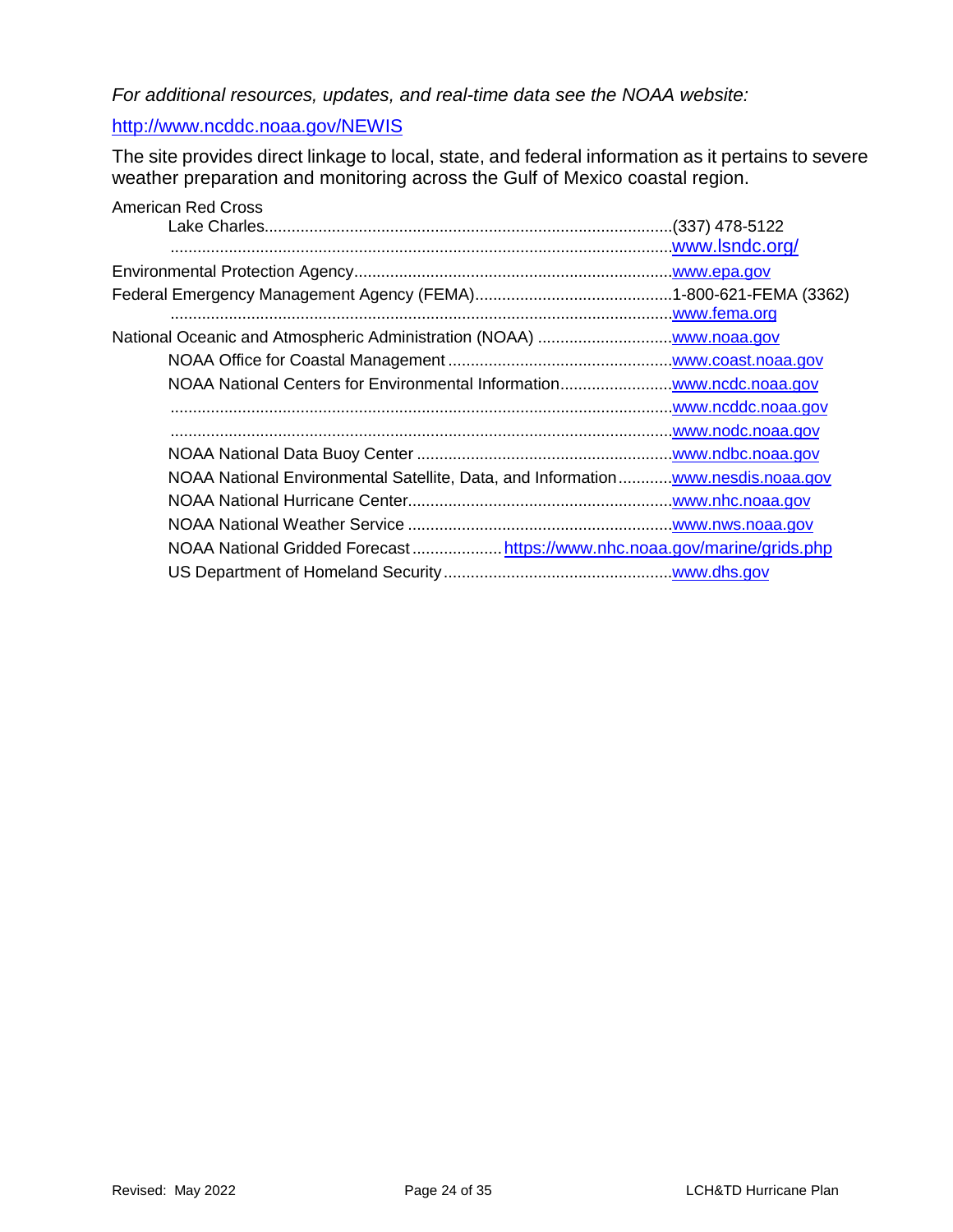## <span id="page-24-0"></span>**APPENDIX A**

## **Common Hurricane Terminology**

**Tropical Disturbance** – Organized thunderstorm activity in the tropics or subtropics not associated with a front maintaining its identity for 24 hours or more.

**Tropical Depression** – A tropical low-pressure system in which the maximum sustained wind is 33 knots (38 mph) or less.

**Tropical Storm** – A tropical low-pressure system in which the maximum sustained wind is between 34 and 63 knots (39 to 73 mph).

**Tropical Storm Watch** – Issued when a tropical storm or forecast of tropical storm conditions poses a threat to coastal areas within 36 hours. A tropical storm watch will be issued if the system is forecast to attain hurricane strength.

**Tropical Storm Warning** – Issued when tropical storm conditions with sustained wind speeds of 39 to 73 mph are expected in coastal areas within 24 hours.

**Hurricane Watch** – Issued for a coastal area when there is a threat of hurricane conditions within 24 to 36 hours.

**Hurricane Warnings** – Issued when hurricane conditions are expected in a specified coastal area in 24 hours or less. Hurricane conditions include winds of 64 knots or higher (74 mph or higher), and/or dangerously high tides and waves. Action for protection of life and property should begin immediately when a warning is issued.

**Hurricane Intensity** – Hurricanes are ranked 1 to 5 based on the Saffir-Simpson scale of strength:

- Category 1: Winds from 74 to 95 mph; storm surge 4-5 feet; minimal damage
- Category 2: Winds from 96 to 110 mph; storm surge 6-8 feet; moderate damage
- Category 3: Winds from 111 to 130 mph; storm surge 9-12 feet; extensive damage
- Category 4: Winds from 131 to 155 mph; storm surge 13-18 feet; extreme damage
- Category 5: Winds greater than 155 mph; storm surge more than 18 feet high, catastrophic damage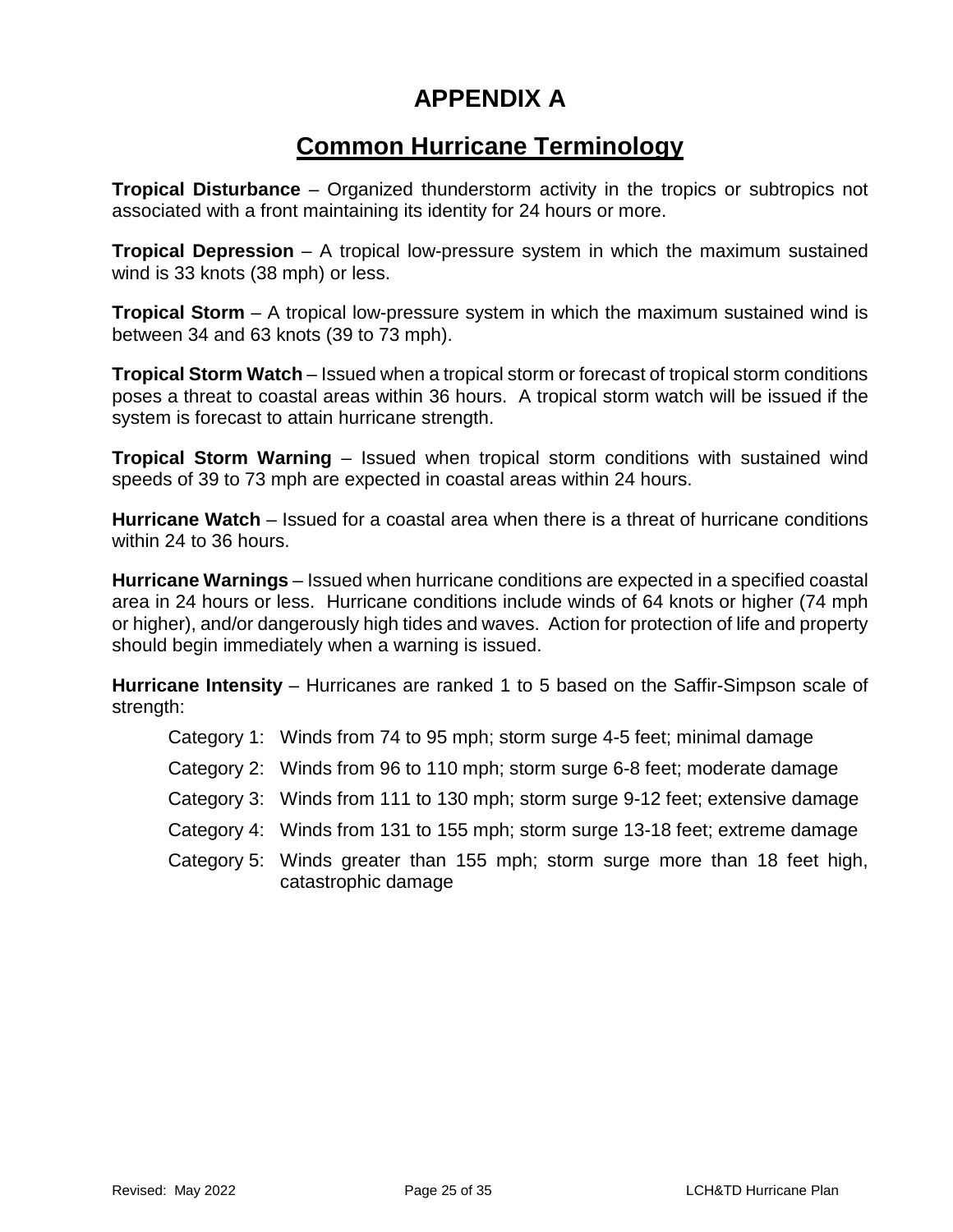## <span id="page-25-0"></span>**APPENDIX B**

## **Personal and Community Preparedness**

#### **Before the Hurricane Season**

- Know the hurricane risks in your area.
- Learn safe escape routes.
- Learn location of official shelters.
- Review needs and working condition of emergency equipment, such as flashlights, battery-powered radios, etc.
- Ensure that non-perishable food and water supplies are on-hand.
- Obtain and store materials, such as plywood, necessary to properly secure private property.
- Clear loose and clogged rain gutters and downspouts.
- Keep trees and shrubbery trimmed.
- Determine where to move your boat in an emergency.
- Review your insurance policy.

#### **When in a Watch Area . . .**

- Frequently listen to radio, TV, or NOAA Weather Radio for official bulletins of the storm's progress.
- Fuel and service family vehicles.
- Inspect and secure mobile home tie downs.
- Prepare to cover all window and door openings with shutters or other shielding materials.
- Check batteries and stock up on canned food, first aid supplies, drinking water, and medications.
- Prepare to bring inside lawn furniture and other loose, lightweight objects, such as garbage cans, garden tools, etc.
- Have on hand and extra supply of cash.
- Moor small craft or move to safe shelter.
- Wedge sliding glass doors to prevent them from lifting off tracks.
- If considering moving to a shelter, make other arrangements for pets.

#### **When in a Warning Area . . .**

- Closely monitor radio, TV, or NOAA Weather Radio for official bulletins.
- Completely preparation activities, such as putting up storm shutters, storing loose objects, etc.
- Follow instructions issued by local officials. Leave immediately if told to do so!
- If evacuating, leave early (if possible, in daylight). Stay with friends or relatives, at a low-rise inland hotel/motel, or go to a pre-designated public shelter outside a flood zone.
- Leave mobile homes in any case.
- Notify neighbors and a family member outside of the warned area of your evacuation plans.
- Put food and water out for a pet if you cannot take it with you. Public health regulations do not allow pets in public shelters, nor do most hotels/motels allow them.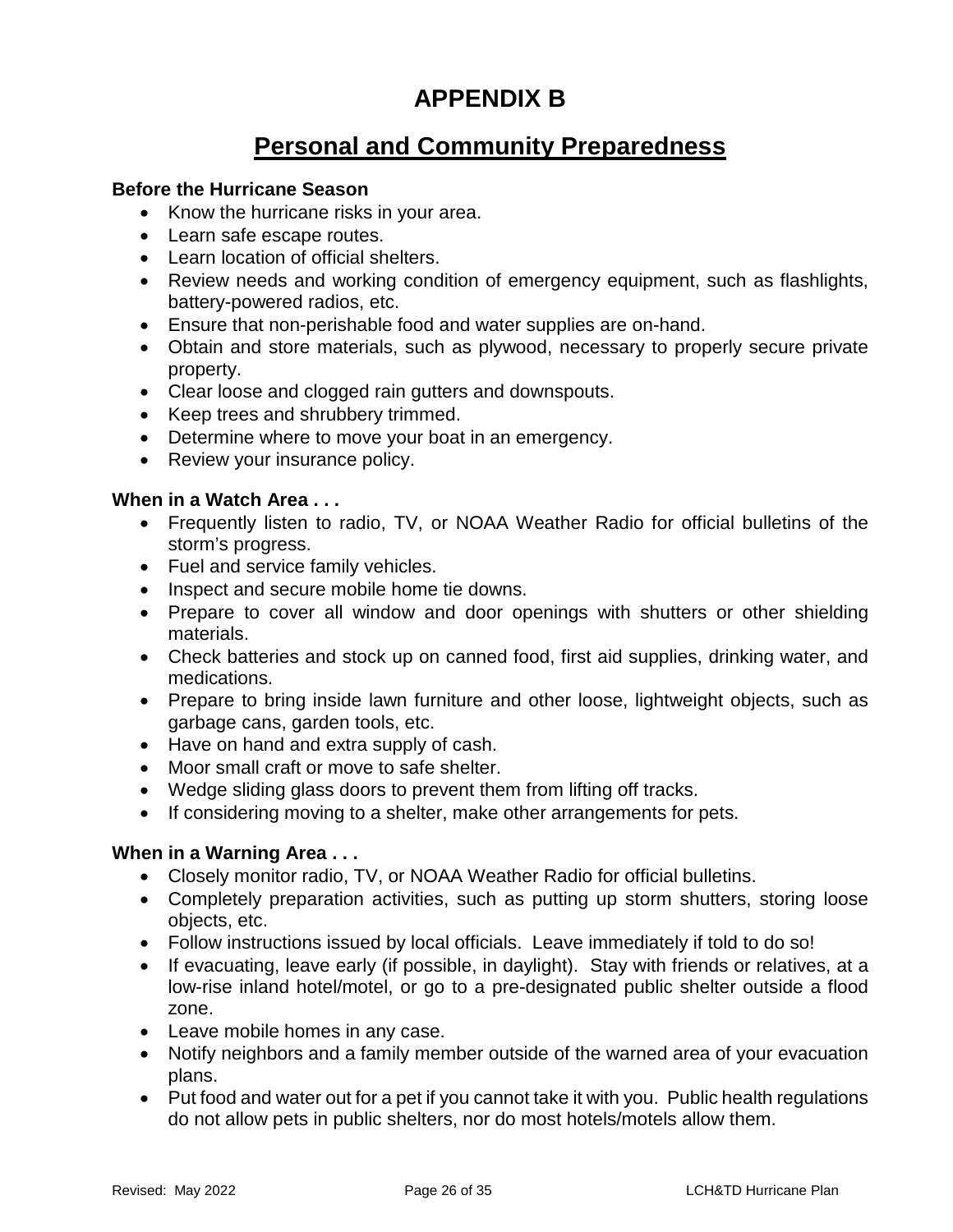- Board up garage and porch doors.
- Move valuables to upper floors.
- Use phone for emergencies only.
- Move boats on trailers close to house and fill boats with water to weight them down. Lash securely to trailer and use tie-downs to anchor trailer to ground or house.
- Stay indoors on the downwind side of house away from windows.

#### **Plan to Evacuate if You . . .**

- Live in a mobile home. They are unsafe in high winds, no matter how well fastened to the ground.
- Live on the coastline, an offshore island, or near a river or a flood plain.
- Live in a high-rise. Hurricane winds are stronger at higher evaluations.

#### **When Evacuating . . .**

- Leave early, in daylight if possible.
- Take small valuables and papers but travel light.
- Take blankets or sleeping bags, flashlights, special foods and medication as required, infant needs and lightweight folding chairs.
- Leave food and water for pets.
- Lock up house.
- Drive carefully to nearest designated shelter, use recommended routes. Be mindful that the storm may have created unexpected dangers on the roadways, such as downed power lines and that medical assistance may not be available in case of an accident.
- Register every person arriving with you at the shelter.
- Be prepared to help shelter workers, if asked.

### **If Staying in a Home . . .**

- Turn refrigerator to maximum cold and open only when necessary.
- Turn off utilities if told to do so by authorities.
- Turn off propane tanks.
- Unplug small appliances.
- Fill bathtub and large containers with water for sanitary purposes.
- Maintain 1 gallon of drinking water per person per day for the expected duration of the storm.

#### **If Staying in a Home and Winds Become Strong . . .**

- Stay away from windows and doors even if they are covered. Take refuge in a small interior room, closet, or hallway.
- Close all interior doors. Secure and brace external doors.
- If you are in a two-story house, go to an interior first-floor room, such as a bathroom or closet.
- If you are in a multiple-story building and away from the water, go to the first or second floors and take refuge in the halls or other interior rooms away from windows.
- Lie on the floor under a table or another sturdy object.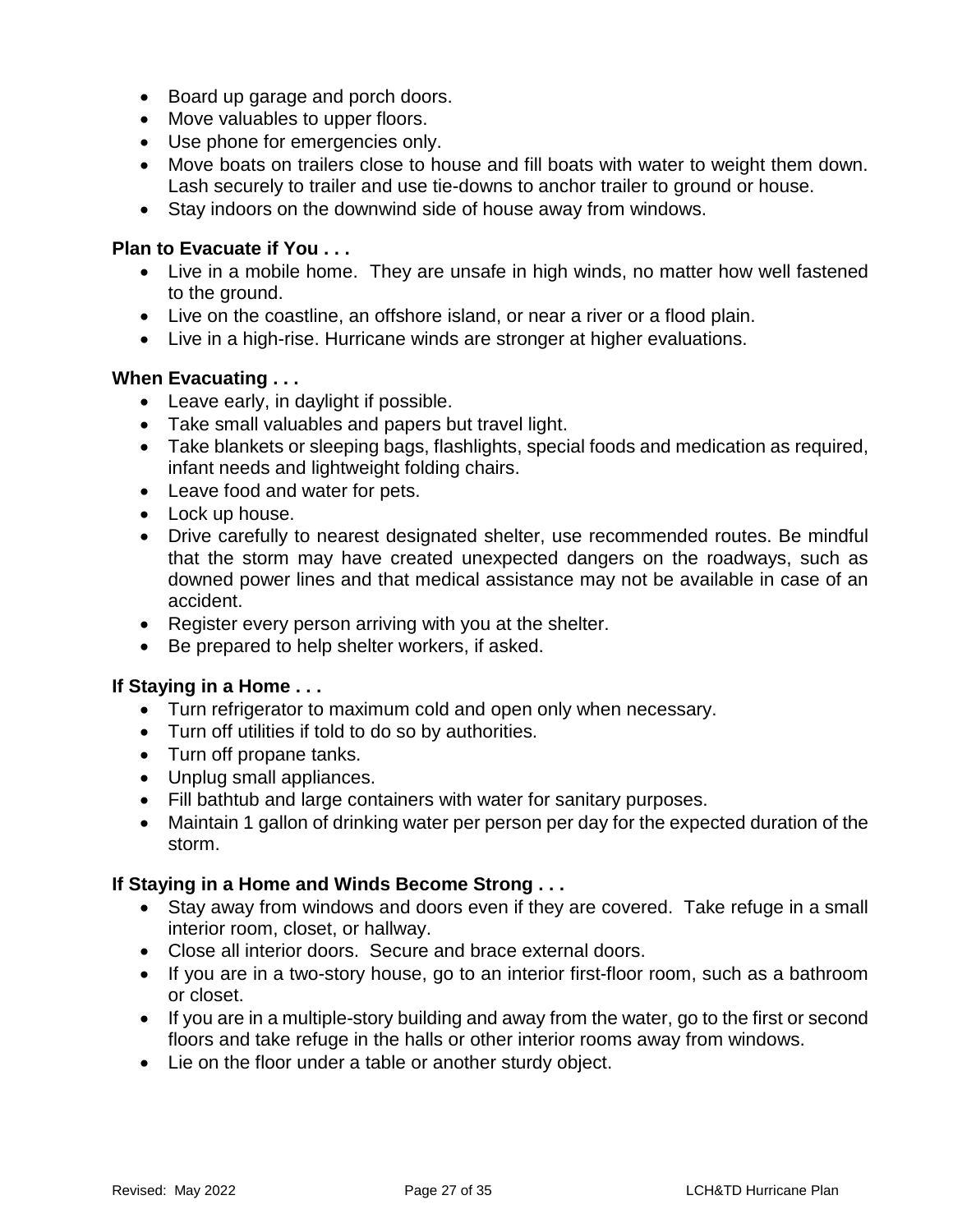#### **After the Storm**

- Keep listening to radio, TV, or NOAA Weather Radio.
- Wait until an area is declared safe before entering.
- Roads may be closed for your protection. If you come upon a barricade or a flooded road, turn around and go another way!
- Avoid weakened bridges and washed out roads. Do not drive into flooded areas.
- Stay on firm ground. Moving water only 6 inches deep can sweep you off your feet. Standing water may be electrically charged from underground or downed power lines.
- Check gas, water, and electrical lines and appliances for damage.
- Do not drink or prepare food with tap water until you are certain it is not contaminated.
- Avoid using candles and other open flames indoors. Use a flashlight to inspect for damage.
- Use the telephone to report life-threatening emergencies only.
- Be especially cautious if using a chainsaw to cut fallen trees.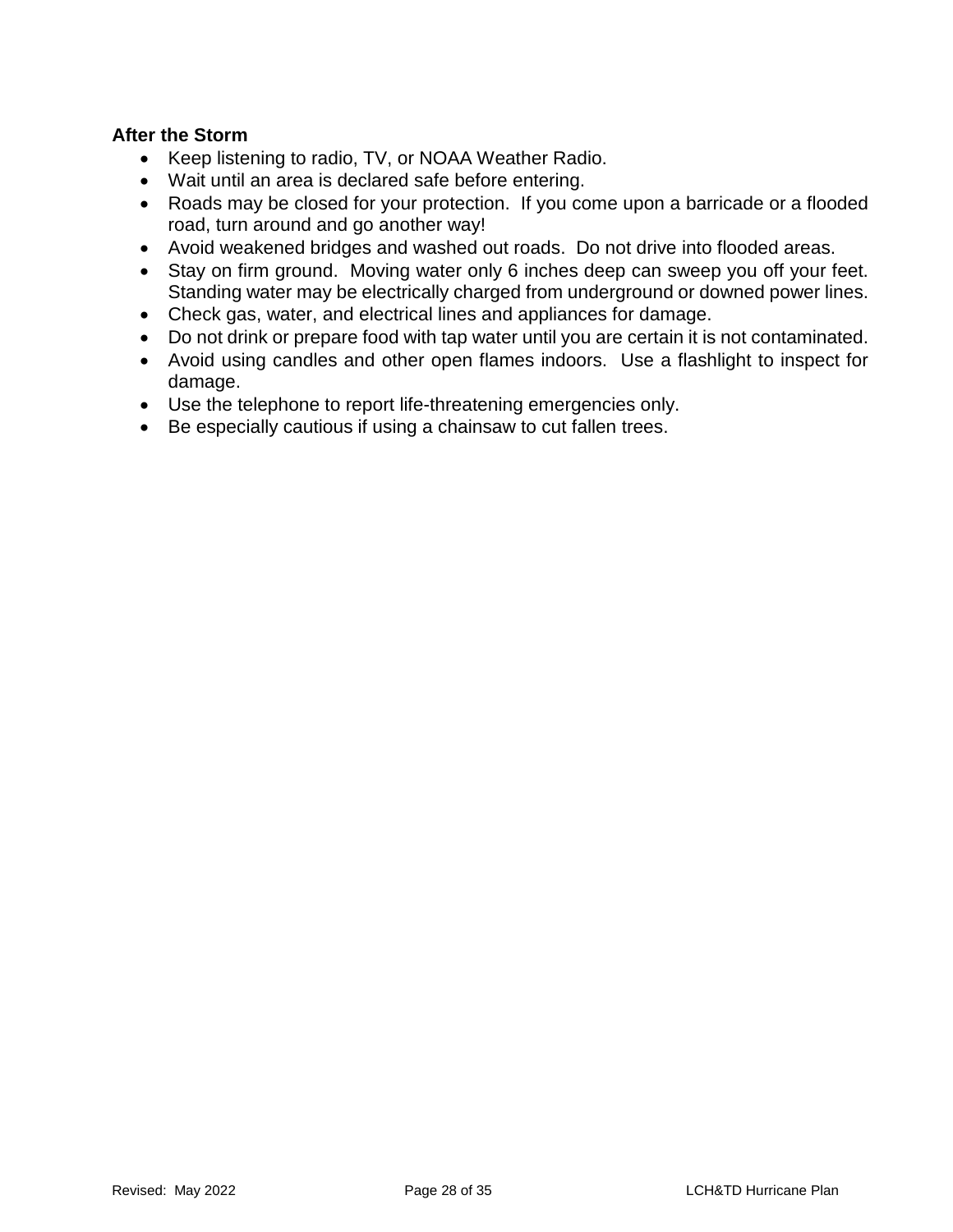## <span id="page-28-0"></span>**APPENDIX C**

## **Louisiana Office of Homeland Security and Emergency Preparedness**

Public Law 91-606 "The Disaster Relief Act of 1970" was superseded by the Stafford Act of 1988 which provides assistance for recovery needs of the Port in the wake of a natural disaster.

The Louisiana Office of Homeland Security and Emergency Preparedness will be contacted by the District to request assistance under the Stafford Act. This call to (225) 925-7500 can help in efforts to have the Parish declared a disaster area.

If the President of the United States declares disaster areas under the Act, and the District has sustained damage that would be covered under the Act, the District will prepare a report to the Louisiana Office of Homeland Security and Emergency Preparedness requesting assistance. The report should be sent to:

> Louisiana Office of Homeland Security and Emergency Preparedness 7667 Independence Boulevard Baton Rouge, Louisiana 70806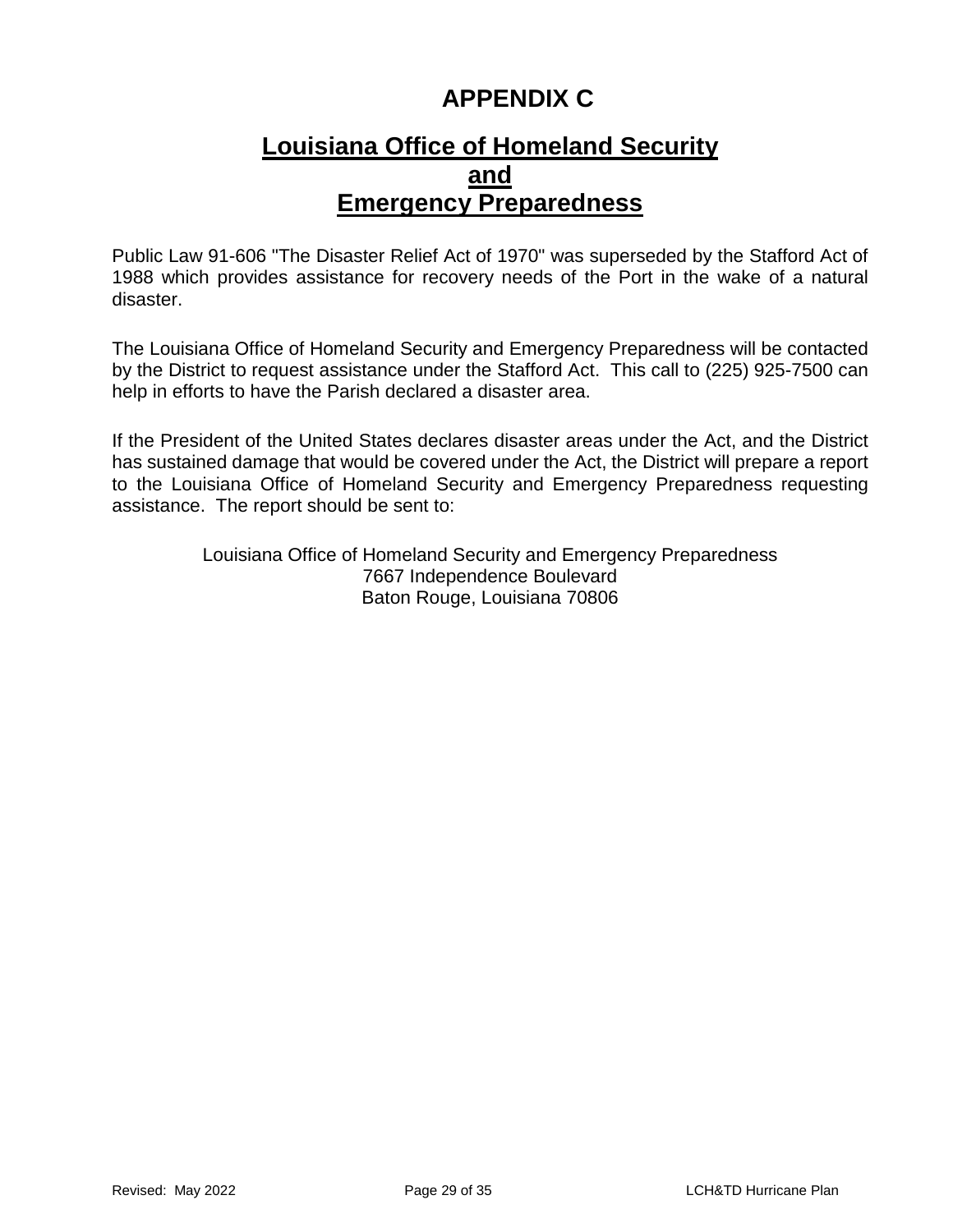## <span id="page-29-0"></span>**APPENDIX D**

## **Emergency Berth Application and Assignment**

| To:                                                                                                                                                                                                                           | <b>Traffic Department</b><br>Lake Charles Harbor & Terminal District<br>P. O. Box 3753<br>Lake Charles, La 70602 |  |  | Application #: <u>______________</u><br>Berth: _______________ |
|-------------------------------------------------------------------------------------------------------------------------------------------------------------------------------------------------------------------------------|------------------------------------------------------------------------------------------------------------------|--|--|----------------------------------------------------------------|
|                                                                                                                                                                                                                               | We hereby apply for berth:                                                                                       |  |  |                                                                |
|                                                                                                                                                                                                                               |                                                                                                                  |  |  | Type: ________________________                                 |
|                                                                                                                                                                                                                               |                                                                                                                  |  |  |                                                                |
|                                                                                                                                                                                                                               |                                                                                                                  |  |  |                                                                |
|                                                                                                                                                                                                                               |                                                                                                                  |  |  |                                                                |
|                                                                                                                                                                                                                               |                                                                                                                  |  |  |                                                                |
|                                                                                                                                                                                                                               |                                                                                                                  |  |  |                                                                |
|                                                                                                                                                                                                                               |                                                                                                                  |  |  |                                                                |
|                                                                                                                                                                                                                               |                                                                                                                  |  |  |                                                                |
| We do hereby agree to be responsible for and to pay any and all damages incurred by the<br>Lake Charles Harbor & Terminal District as a result of our docking, shifting or sailing our<br>vessel at the Port of Lake Charles. |                                                                                                                  |  |  |                                                                |
|                                                                                                                                                                                                                               |                                                                                                                  |  |  |                                                                |
|                                                                                                                                                                                                                               |                                                                                                                  |  |  |                                                                |

VSO (if applicable): Time Occupying Berth: (Hrs.)

It is understood and agreed that the Lake Charles Harbor & Terminal District will not be responsible for the safety of any vessel or its cargo, nor injury or damage thereto, nor to the employees of any vessel, their agents or assigns, nor to the property of any vessel or the property of its employees, agents or assigns regardless of cause or source thereof, while moored at district facilities.

Thus, in consideration of the Lake Charles Harbor & Terminal District granting the emergency berth application for berthing at the facilities of the district, the vessel and its owners and agents hereby agree that the Lake Charles Harbor & Terminal District shall not be liable to the vessel, its owners, agents or charters in any way for any injury or damage to the vessel, its agents, assigns, employees or any portion of the vessel or its cargo. Specifically, it is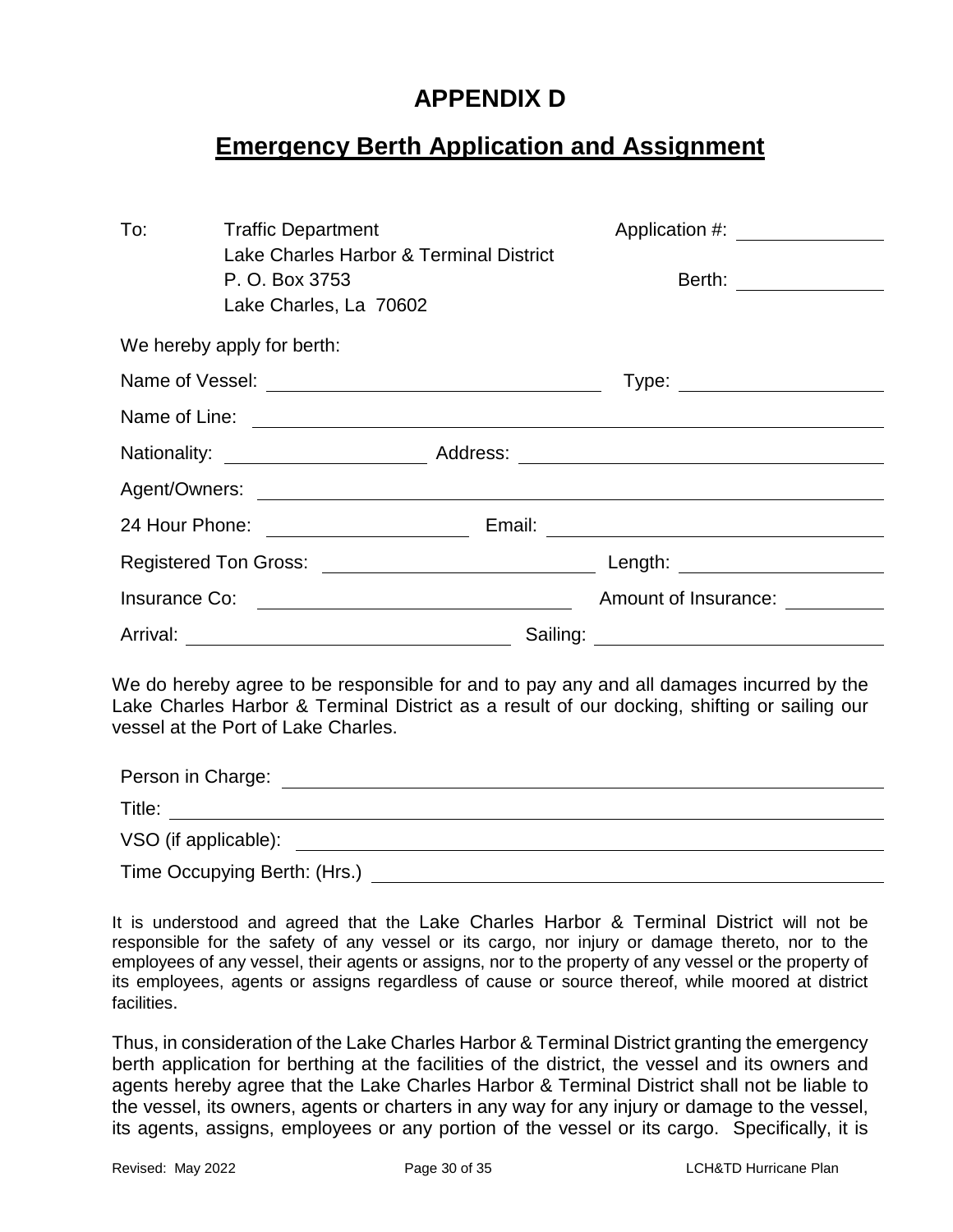acknowledged that vessels may be berthed side by side and that any resulting damages shall not be the responsibility of the district.

The applicant furthermore agrees to abide by all rules and regulations shown in Lake Charles Harbor & Terminal District Tariff No. 013 and all customs of the District, and the following rules:

- 1. Visitors are generally not permitted without approval of Harbor Police.
- 2. Persons appearing to be under the influence of alcoholic beverages or controlled substances will be subject to arrest.
- 3. The parking of private vehicles inside Port premises is not permitted.
- 4. "Hot-work" on vessels is prohibited.
- 5. Crew must remain with the vessel. Crew arrival and departure shall be arranged with Harbor Police approval (337-493-3551).
- 6. All directives of the Harbor Police must be obeyed.

Executive Director

| Lake Charles Harbor & Terminal District<br>Port of Lake Charles |                                 |
|-----------------------------------------------------------------|---------------------------------|
| P.O. Box 3753                                                   | Signature of Vessel Owner/Agent |
| Lake Charles, LA                                                |                                 |
|                                                                 |                                 |
| By                                                              | <b>Print Name</b>               |
|                                                                 | Address:                        |
| Dated:                                                          |                                 |

Berth Assigned: **Example 2018**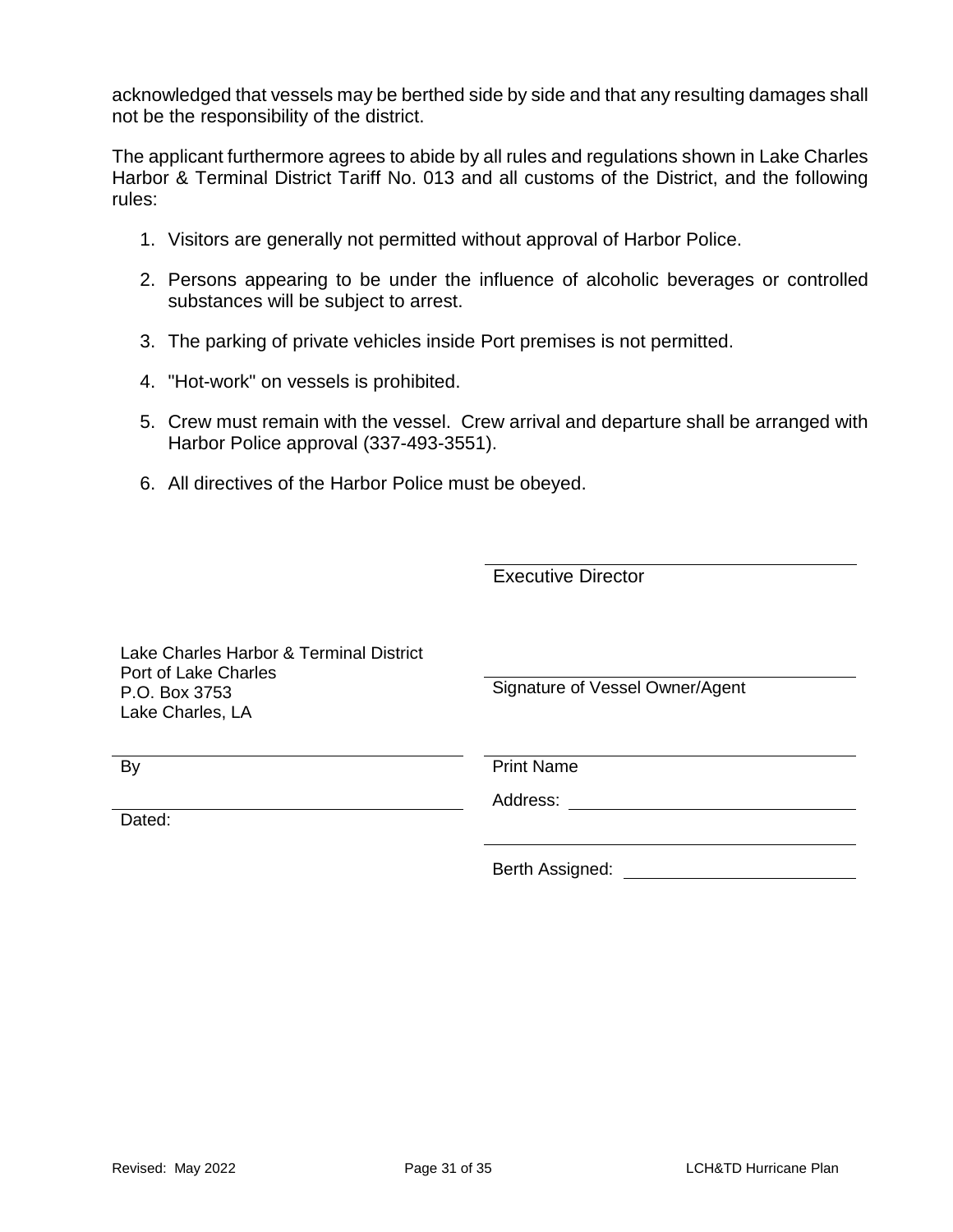## <span id="page-31-0"></span>**Appendix E**

## **AID RESTORATION PRIORITY LIST**

Source: CG Central/Units/Policies & Procedures/Standard Operating Procedures

Ref: D8 SOP - Ch-22, Sec 16, Page 15 - Change 2

| <b>Daytime Critical ATON</b> |                       |             |  |
|------------------------------|-----------------------|-------------|--|
| Waterway                     | <b>Aid Name</b>       | <b>LLNR</b> |  |
| <b>Calcasieu Channel</b>     | <b>Lighted Buoy 1</b> | 20430       |  |
| <b>Calcasieu Channel</b>     | Lighted Buoy 2        | 20435       |  |
| <b>Calcasieu Channel</b>     | Lighted Buoy 7        | 20475       |  |
| <b>Calcasieu Channel</b>     | Lighted Buoy 8        | 20480       |  |
| <b>Calcasieu Channel</b>     | Lighted Buoy 9        | 20485       |  |
| <b>Calcasieu Channel</b>     | Lighted Buoy 23       | 20535       |  |
| <b>Calcasieu Channel</b>     | Lighted Buoy 24       | 20540       |  |
| <b>Calcasieu Channel</b>     | Lighted Buoy 28       | 20550       |  |
| <b>Calcasieu Channel</b>     | Lighted Buoy 29       | 20565       |  |
| <b>Calcasieu Channel</b>     | Lighted Buoy 30       | 20570       |  |
| <b>Calcasieu Channel</b>     | Lighted Buoy 39       | 20615       |  |
| <b>Calcasieu Channel</b>     | Lighted Buoy 40       | 20620       |  |
| <b>Calcasieu River</b>       | Light 96              | 20945       |  |
| <b>Calcasieu River</b>       | Light 97              | 20950       |  |
| <b>Calcasieu River</b>       | Light 98              | 20955       |  |
| <b>Calcasieu River</b>       | Light 99              | 20960       |  |
| <b>Calcasieu River</b>       | Light 100             | 20965       |  |
| <b>Calcasieu River</b>       | Light 121             | 21190       |  |
| <b>Calcasieu River</b>       | Light 122             | 21243       |  |
| <b>Calcasieu River</b>       | Light 122A            | 21244       |  |
| <b>Calcasieu River</b>       | Light 123             | 21245       |  |
| <b>Calcasieu River</b>       | Light 125             | 21250       |  |
| <b>Calcasieu River</b>       | Light 124             | 21255       |  |
| <b>Calcasieu River</b>       | Light 126             | 21260       |  |
| <b>Calcasieu River</b>       | Light 130             | 21270       |  |
| <b>Calcasieu River</b>       | Light 136             | 21290       |  |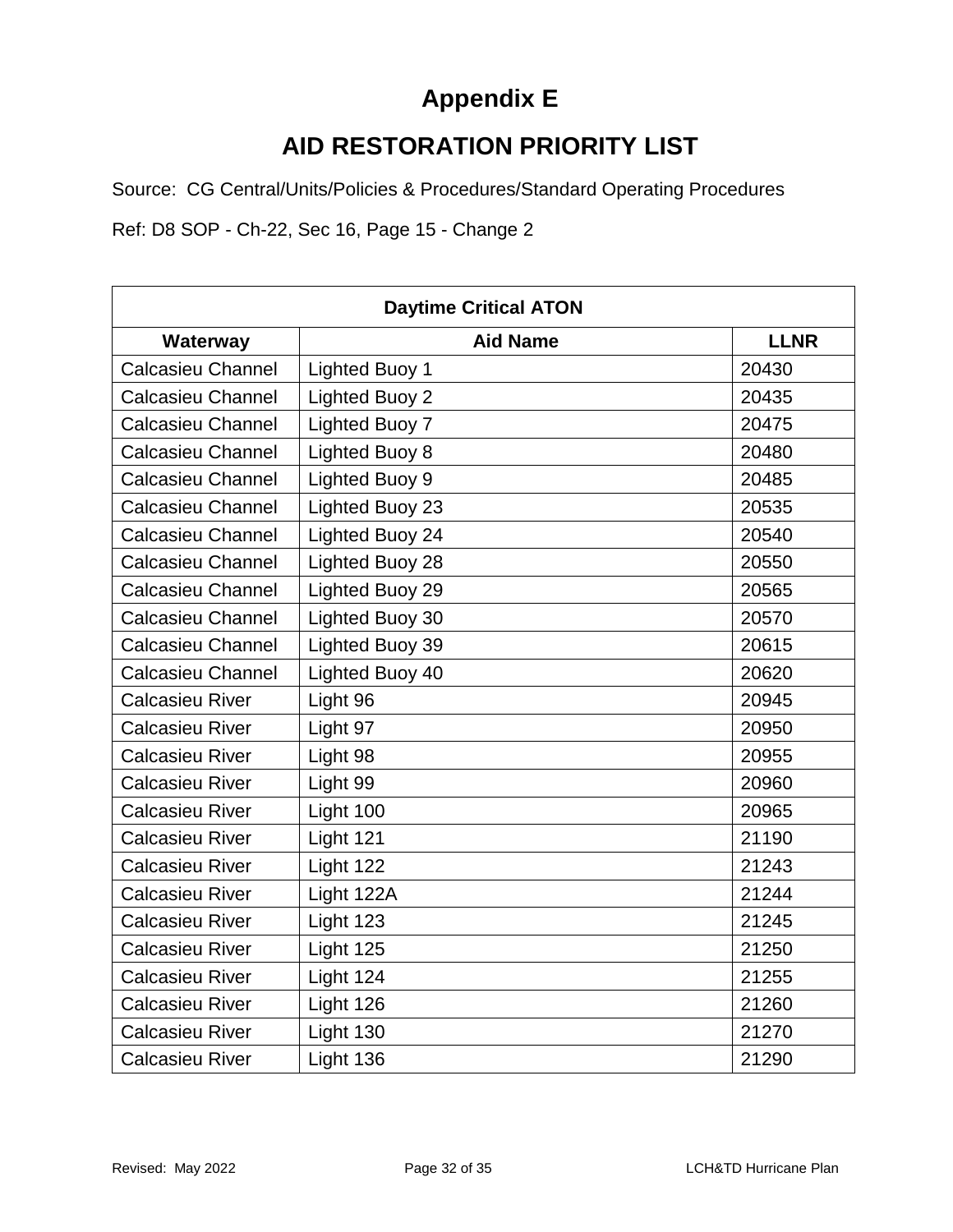| <b>Nighttime Critical ATON</b> |                            |             |  |
|--------------------------------|----------------------------|-------------|--|
| Waterway                       | <b>Aid Name</b>            | <b>LLNR</b> |  |
| <b>Calcasieu Channel</b>       | <b>Lighted Buoy 1</b>      | 20430       |  |
| <b>Calcasieu Channel</b>       | <b>Lighted Buoy 2</b>      | 20435       |  |
| <b>Calcasieu Channel</b>       | <b>Lighted Buoy 7</b>      | 20475       |  |
| <b>Calcasieu Channel</b>       | <b>Lighted Buoy 8</b>      | 20480       |  |
| <b>Calcasieu Channel</b>       | <b>Lighted Buoy 9</b>      | 20485       |  |
| <b>Calcasieu Channel</b>       | Lighted Buoy 15            | 20505       |  |
| <b>Calcasieu Channel</b>       | Lighted Buoy 16            | 20510       |  |
| <b>Calcasieu Channel</b>       | Lighted Buoy 23            | 20535       |  |
| <b>Calcasieu Channel</b>       | Lighted Buoy 24            | 20540       |  |
| <b>Calcasieu Channel</b>       | Lighted Buoy 28            | 20550       |  |
| <b>Calcasieu Channel</b>       | A Range Front Light        | 20557       |  |
| <b>Calcasieu Channel</b>       | A Range Rear Light         | 20560       |  |
| <b>Calcasieu Channel</b>       | Lighted Buoy 29            | 20565       |  |
| <b>Calcasieu Channel</b>       | Lighted Buoy 30            | 20570       |  |
| <b>Calcasieu Channel</b>       | Lighted Buoy 37            | 20605       |  |
| <b>Calcasieu Channel</b>       | Lighted Buoy 38            | 20610       |  |
| Calcasieu Channel              | Lighted Buoy 39            | 20615       |  |
| <b>Calcasieu Channel</b>       | Lighted Buoy 40            | 20620       |  |
| <b>Calcasieu Channel</b>       | West Jetty Light 41        | 20625       |  |
| <b>Calcasieu Channel</b>       | East Jetty Light 42        | 20630       |  |
| <b>Calcasieu Channel</b>       | Light 48                   | 20640       |  |
| <b>Calcasieu Channel</b>       | Light 57                   | 20680       |  |
| Calcasieu Channel              | <b>B Range Front Light</b> | 20685       |  |
| <b>Calcasieu Channel</b>       | <b>B Range Rear Light</b>  | 20690       |  |
| <b>Calcasieu Channel</b>       | C Range Front Light        | 20695       |  |
| <b>Calcasieu Channel</b>       | C Range Rear Light         | 20697       |  |
| <b>Calcasieu Channel</b>       | Light 67                   | 20755       |  |
| <b>Calcasieu Channel</b>       | Light 68                   | 20760       |  |
| <b>Calcasieu Channel</b>       | Light 73                   | 20780       |  |
| <b>Calcasieu Channel</b>       | Light 74                   | 20785       |  |
| <b>Calcasieu Channel</b>       | Light 79                   | 20810       |  |
| <b>Calcasieu Channel</b>       | Light 80                   | 20815       |  |
| <b>Calcasieu Channel</b>       | Light 81                   | 20820       |  |
| <b>Calcasieu Channel</b>       | Light 82                   | 20825       |  |
| <b>Calcasieu Channel</b>       | Light 85                   | 20855       |  |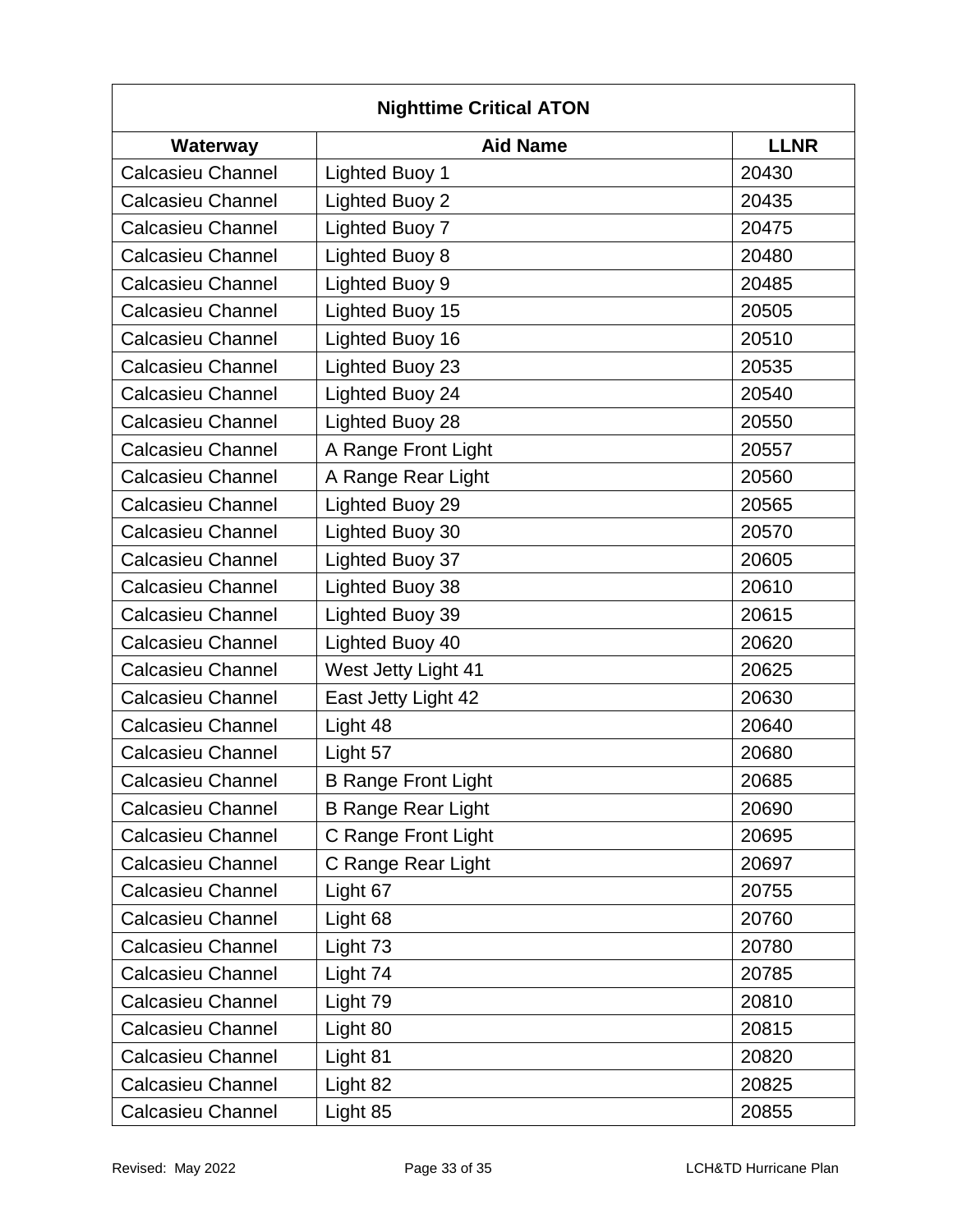| <b>Calcasieu Channel</b> | Light 86                                            | 20860    |
|--------------------------|-----------------------------------------------------|----------|
| <b>Calcasieu Channel</b> | Light 91                                            | 20895    |
| <b>Calcasieu Channel</b> | Light 92                                            | 20900    |
| <b>Calcasieu Channel</b> | D Range Front Light                                 | 20867    |
| <b>Calcasieu Channel</b> | D Range Rear Light                                  | 20870    |
| <b>Calcasieu River</b>   | Light 96                                            | 20945    |
| <b>Calcasieu River</b>   | Light 97                                            | 20950    |
| <b>Calcasieu River</b>   | Light 98                                            | 20955    |
| Calcasieu River          | Light 99                                            | 20960    |
| <b>Calcasieu River</b>   | Light 100                                           | 20965    |
| <b>Calcasieu Channel</b> | Light 103                                           | 20970    |
| <b>Calcasieu Channel</b> | Calcasieu River E Range Front Light                 | 20975    |
| <b>Calcasieu Channel</b> | Calcasieu River E Range Rear Light                  | 20980    |
| <b>Calcasieu Channel</b> | Light 104                                           | 20985    |
| Calcasieu Channel        | Light 106                                           | 21005    |
| <b>Calcasieu Channel</b> | Light 108                                           | 21007    |
| <b>Calcasieu Channel</b> | Light 110                                           | 21025    |
| <b>Calcasieu Channel</b> | Devil's Elbow Light 1                               | 20901    |
| <b>Calcasieu Channel</b> | Devil's Elbow Light 2                               | 20902    |
| <b>Calcasieu Channel</b> | Devil's Elbow Light 3                               | 20903    |
| <b>Calcasieu Channel</b> | Devil's Elbow Junction Light                        | 20905    |
| <b>Calcasieu Channel</b> | Devil's Elbow Range Front Light                     | 20920    |
| Calcasieu Channel        | Devil's Elbow Range Rear Light                      | 20925    |
| <b>Calcasieu Channel</b> | Devil's Elbow Industrial Canal Range Front<br>Light | 20928    |
| <b>Calcasieu Channel</b> | Devil's Elbow Industrial Canal Range Rear Light     | 20929    |
| Calcasieu Channel        | Devil's Elbow Ind. Canal Light 7                    | 20929.05 |
| <b>Calcasieu Channel</b> | Devil's Elbow Ind. Canal Light 8                    | 20929.06 |
| <b>Calcasieu Channel</b> | Devil's Elbow Ind. Canal Light 10                   | 20931    |
| <b>Calcasieu Channel</b> | Leading Light A                                     | 20940    |
| <b>Calcasieu Channel</b> | Light 112                                           | 21037    |
| <b>Calcasieu River</b>   | Light 114                                           | 21055    |
| <b>Calcasieu River</b>   | Light 115A                                          | 21145    |
| <b>Calcasieu River</b>   | Light 116                                           | 21150    |
| <b>Calcasieu River</b>   | Light 117                                           | 21155    |
| <b>Calcasieu River</b>   | Light 118                                           | 21160    |
| <b>Calcasieu River</b>   | Light 119                                           | 21165    |
| <b>Calcasieu River</b>   | Light 120                                           | 21170    |